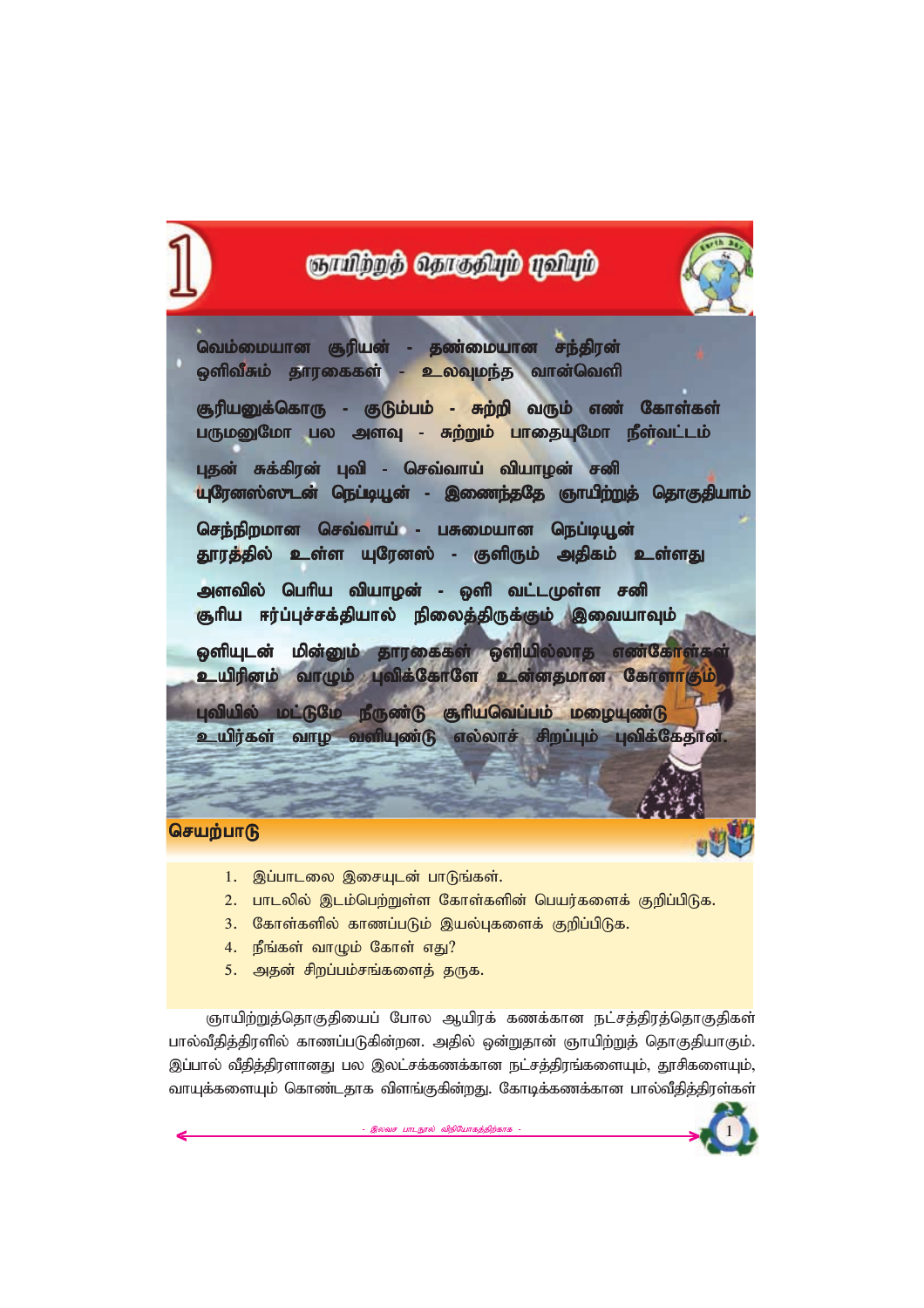ஒன்றிணைவதன் மூலமே அண்டவெளி உருவாகின்றது. இவ்வண்டத்தின் பரப்பளவினைக் கணிப்பிடுவது சுலபமான காரியமன்று. இப்போது நாம் காணும் ஆகாயமானது இவ்வண்டத்தின் ஒரு பகுதி மாத்திரமேயாகும்.

வீகி எங்களுடைய பால்வீதித்திரள் ஞாயிற்றுத் தொகுதியையும் வானத்தில் *மி*ன்னும் பல நட்சத்திரக்கூட்டங்களையும் கொண்டுள்ளது. வானத்தில் ஒளி வீசும் சூரியனும் இந்நட்சத்திரங்களில் ஒன்றாகும்.

வானத்தில் காணும் எல்லா நட்சத்திரங்களும் சூரியனுக்கு ஒத்ததாக காணப்பட்ட போதிலும் சூரியனை விடப் பன்மடங்கு பெரிய நட்சத்திரங்களும் இப்பால்வீதித்திரளில் உள்ளன. சூரியன் புவிக்கு அண்மையில் இருப்பதனால் எமக்கு அது பெரிதாகத் தோற்றமளிப்பதுடன் பிரகாசமாகவும் தோற்றமளிக்கிறது. ஏனைய நட்சத்திரங்கள் புவிக்கு தொலைவில் இருப்பதனால் அவை எமக்குச் சிறிதாக தோற்றமளிக்கின்றன.

எமக்கு புலனாகும் நட்சத்திரங்களில் அதிகமானவை பாலவீதித்திரள் எனப்படும் பிரகாசமான ஒளிக்கீற்றில் காணப்படுகின்றன. இவற்றை நாம் முகில்கள் அற்ற தெளிவான வானத்தில் இரவில் ஆகாயத்தில் காணமுடியும்.



உரு 1.1 பால்வீதித்திரள்

|  |  | • வானில் பிரகாசமாக மின்னும் பொருள் - நட்சத்திரம் |  |
|--|--|--------------------------------------------------|--|
|  |  | • வானில் பிரகாசமாக மின்னாத பொருள் - கோள்கள்      |  |

நட்சத்திரங்களுக்குத் தமது ஒளியையும், வெப்பத்தையும் வெளிவிடும் தன்மை உண்டு.

சூரியனில் இருந்து பெறும் ஒளித்தெறிப்பினாலேயே கோள்கள் ஒளியைப் **பெ**றுகின்றன.

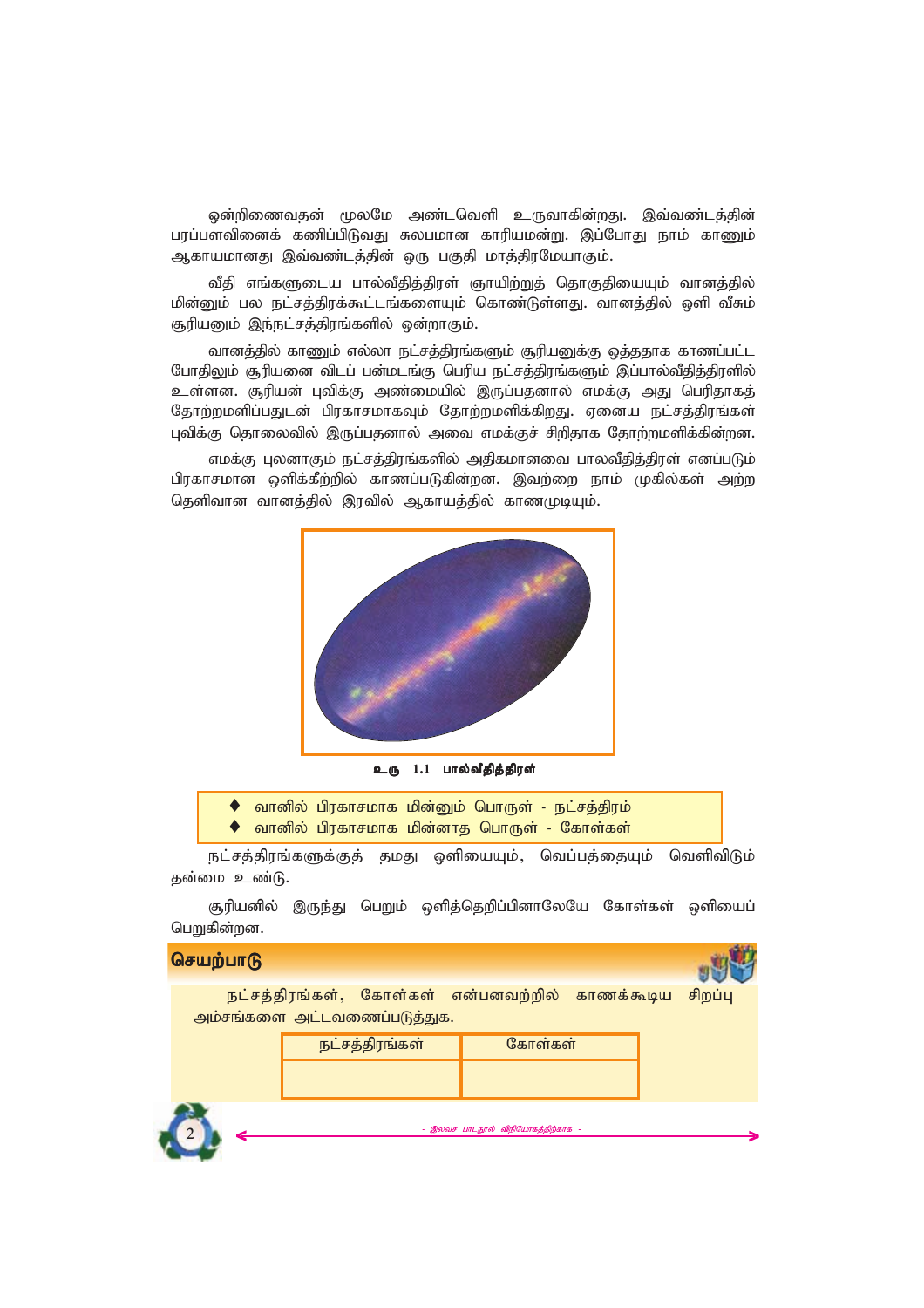# <mark>ஞாயிற்றுத் தொகுதியும் புவியும்</mark>

எங்கள் ஞாயிற்றுத் தொகுதி சூரியனை முதன்மையாகக் கொண்டு எட்டுக் கோள்களை உள்ளடக்கியதாகும். எனினும் தற்போது ஞாயிற்றுத் தொகுதிக்குரிய குறுங் கோள்கள் பற்றிய தகவல்களும் வெளிவந்துள்ளன.

*%yk;:* **http//www.windows.ucar.edu/tour/link./our-solarsystem/dwarf.**



உரு 1.2 ஞாயிற்றுத் தொகுதி

- 
- 
- **4. செவ்வாய்**
- 5. வியாமன்
- 7. யூரேனஸ்
- 8. **நெப்டியூன்**



கோள்மண்டலத்தில் உள்ள கோள்களை விட இடைவலயத்தில் காணப்படும் ்நுண்கோள்கள் சிறியனவாகக் காணப்படுவதனால் அவை எமது சாதாரண கண்களுக்குத் தெரிவதில்லை.

ஞாயிற்றுத் தொகுதியில் கோள்களைத் தவிர,

- ♦ *cg Nfhs;fs;. (re;jpud;)*
- $\bullet$  வால் நட்சத்திரங்கள்.
- $\blacklozenge$  வேறு வான்பொருட்கள் என்பனவும் உள்ளன.

ஞாயிற்றுத் தொகுதிகளில் உள்ள கோள்களில் புவி பல சிறப்பம்சங்களைக் கொண்டுள்ளது. உயிரினங்கள் வாழ்வதற்குப் பொருத்தமான ஒரேயொரு கோள் புவி ஆகும். உயிரினங்கள் நிலைத்திருப்பதற்குரிய வெப்பம், வளி, நீர் என்பன இங்கு காணப்படுகின்றன. ஏனைய கோள்களில் உயிரினங்கள் இருப்பதற்கான தகு<u>ந்</u>த ஆதாரங்கள் எதுவும் கண்டுபிடிக்கப்படவில்லை.

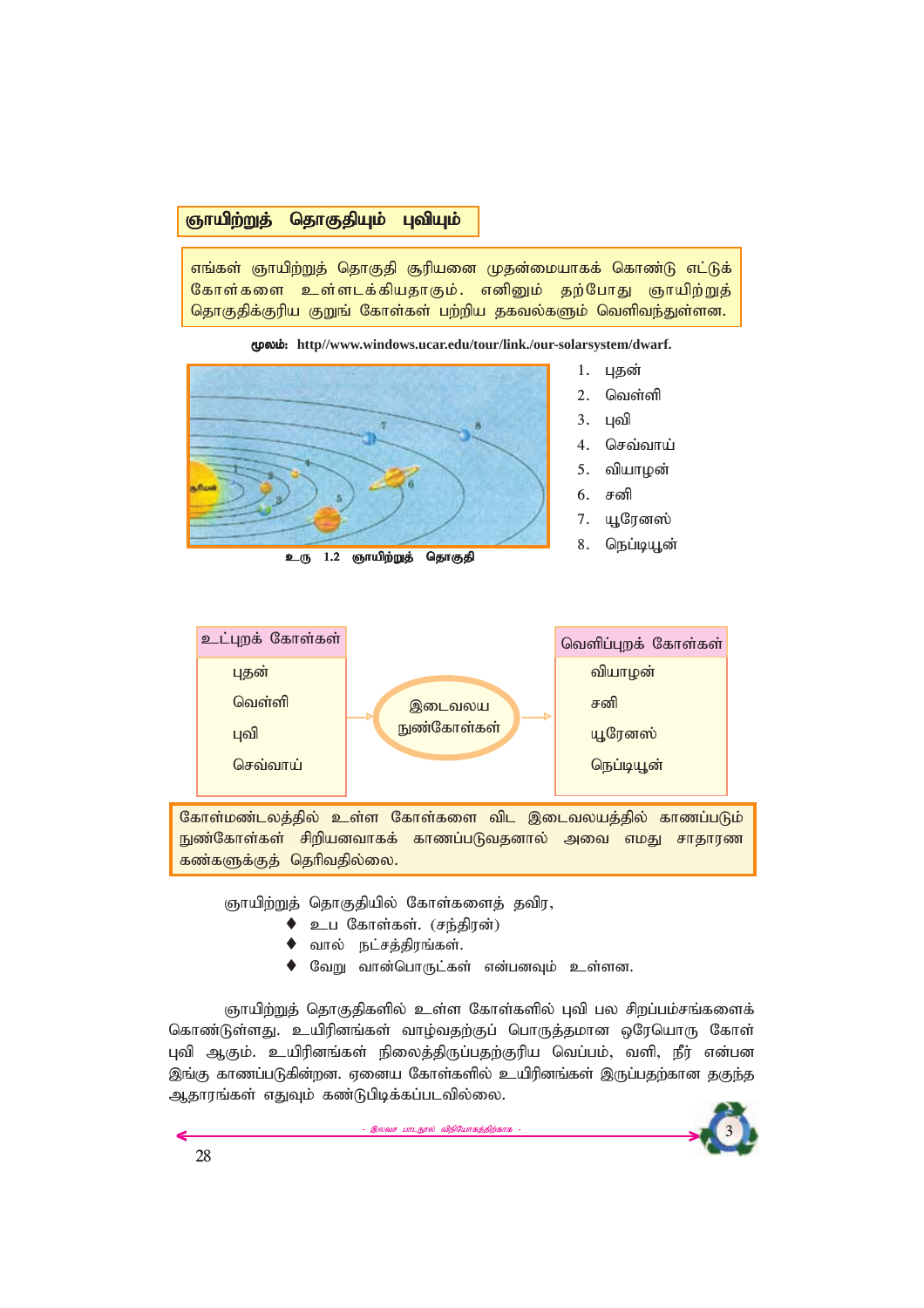புவியின் சுழற்சி, சுற்றுகை என்பவற்றினால் சூழலில் பல்வேறு மாற்றங்கள் ஏற்படுகின்றன. அத்துடன் பல்வேறு பிரதேசங்களிலும் மனித நடவடிக்கையானது இவற்றின் செல்வாக்கிற்கு உட்பட்டுள்ளது. இந்த அலகில் ஞாயிற்றுத் தொகுதியில் சூரியனுக்கும், புவிக்கும் இடையிலான தொடர்பு பற்றிக் கற்றுக் கொள்வீர்கள்.

#### **செயற்பாடு**



<mark>சூரியனை மையமாகக் கொண்ட ஞாயிற்றுத் தொகுதியை வரைந்து</mark> கோள்களின் பெயர்களைக் குறிப்பிடுக.

சூரியனை மையமாகக் கொண்ட ஞாயிற்றுத் தொகுதி பற்றிக் கலந்துரையாடுவதற்குத் தேவையான தகவல்களை அறிந்து வருமாறு ஆசிரியர் *khztu;fSf;Ff; \$wpdhu;.*

*cNge;jpuh Qhapw;Wj; njhFjp gw;wpa jfty;fis mwpe;J nfhs;tjw;fhf* கோள்கள் பற்றிய புத்தகம் ஒன்றினை தேடும் போது உரையாடல் வடிவில் அத் தகவல்கள் அடங்கிய சஞ்சிகை ஒன்றினைக் கண்டார். மாணவி ஒருவரால் கேட்கப்பட்ட வினாக்களுக்கு விடை கூறும் விதத்தில் ஞாயிற்றுத் தொகுதியிலுள்ள அனைத்து கோள்களும் தம்மைப் பற்றிய தகவல்களை கூறுவதாக அந்த உரையாடல் அமைந்திருந்தது. இத்தகவல்களை வாசித்த உபேந்திரா அடுத்த நாள் அச்சஞ்சிகையை மிகுந்த மகிழ்சியுடன் வகுப்பறைக்கு எடுத்துச் சென்றார்.

- <mark>உபேந்திரா</mark> : டீச்சர் ஞாயிற்றுத் தொகுதி பற்றிய தகவல்கள் எழுதப்பட்ட சஞ்சிகை ஒன்று என்னிடம் உள்ளது. அது மிகவும் சுவாரசியமானது. இதோ அந்த சஞ்சிகை டீச்சர்.
- <mark>ஆசிரியர் –</mark> : நல்லது உபேந்திரா. நீங்கள் அந்த ஆக்கத்தை வகுப்பிலுள்ள எல்லோரும் கேட்கும்படி வாசியுங்கள்.

*(ஞாயிற்றுத் தொகுதி பற்றி சஞ்சிகையில் இடம்பெற்ற உரையாடல்)* 

# ஞாயிற்றுத் தொகுதி

- <mark>துவாரகா </mark> : சூழல் தொகுதி முழுவதையும் ஒளிமயமாக்கிப் பிரகாசிக்கும் நீங்கள் *ahu;?*
- <mark>சூரியன் : மகளே நீ தேடுகின்ற ஞாயிற்றுத் தொகுதியின் தந்தையே நான்.</mark> என்னை சூரியன் என அழைப்பர். என்னைச் சுற்றி எட்டுக் குழந்தைகள் உள்ளனர்.
- <mark>துவாரகா :</mark> சூரிய மாமா, நீங்கள் மிகவும் பிரகாசமானவராக இருக்கிறீர்கள். அத்துடன் நாங்கள் உங்களை நெருங்க முடியாத அளவிற்கு மிகுந்த வெப்பத்தையும் கொண்டுள்ளீர்கள்.

<mark>சூரியன் : ஆ</mark>ம் மகளே! என்னை எவரும் நெருங்க முடியாது. ஆனால் நான் இல்லையெனில் இவ்வுலகம் நிலைத்திருக்கவும் முடியாது. எனது பிள்ளைகளுக்கும் நான் தான் ஒளியை வழங்குகின்றேன். மகளே, நீங்கள் இருக்கும் புவியானது ஏனைய பிள்ளைகளை விட *Kf;fpaj;Jtk; tha;e;jjhFk;.*

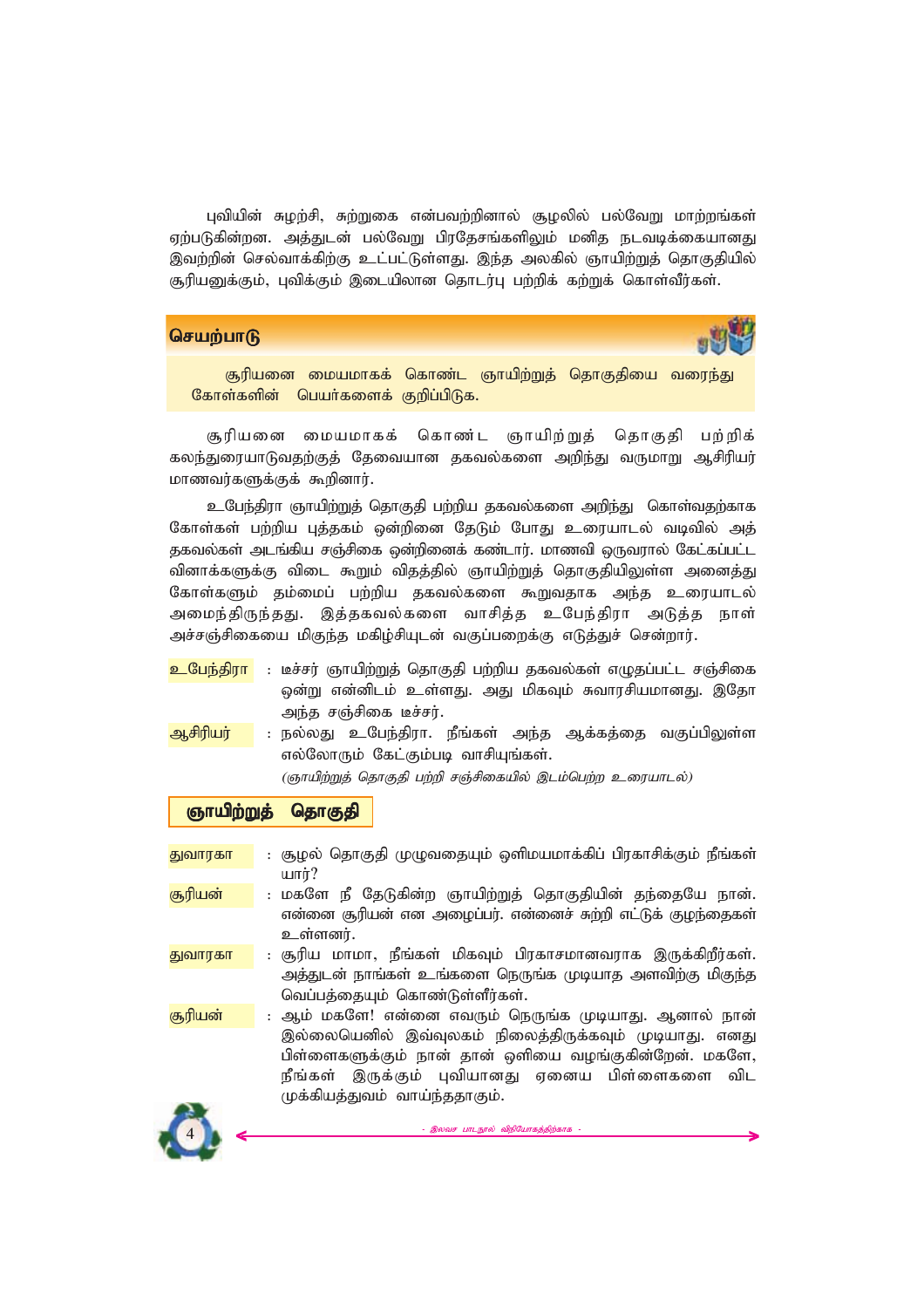- ்<mark>துவாரகா</mark> : மாமா, உங்களது பிள்ளைகள் எவ்வாறு உங்களைச் சுற்றி இருக்கிறார்கள்?
- <mark>சூரியன் </mark> : எல்லாக் குழந்தைகளையும் அரவணைக்கும் ஈர்ப்பு விசை என்னிடம் உள்ளது. இந்தச் சக்தியினாலேயே எனது பிள்ளைகள் விண்வெளியில் விலகிச் செல்லாமல் என்னைச் சுற்றி நிலைத்திருக்கின்றன. இந்த *rf;jpia <h;g;G rf;jpnad miog;gu;.*
- <mark>துவாரகா : அப்ப</mark>டியானால் எங்கள் பவியில் இரவு பகல் எவ்வாறு ஏற்படுகின்றது.?
- <mark>சூரியன் –</mark> : மகளே, நல்ல கேள்வி கேட்டீர்கள். என்னுடைய பிள்ளைகள் தங்களைத் தாங்களே சுற்றிக் கொண்டு எனது பக்கம் திரும்பும் *NghJ vdJ xspiag; ngWfpd;wdu;. mt;thW xspiag; ngWk;* வேளை பகல் எனவும் ஒளியைப் பெறாதவேளை இரவு எனவும் அழைக்கப்படுகின்றது.
- <mark>துவாரகா : மாமா, எனக்கு பல தகவல்களைக் கூறினீர்கள். உங்களின்</mark> பிள்ளைகள் பற்றியும் கூறுங்கள்.
- *#upad; : ey;yJ kfNs ehd; vdJ gps;isfis cq;fsplk;* அனுப்புகின்றேன். தேவையான தகவல்களை அவர்களிடமே கேட்டு அறிந்து கொள்ளுங்கள்.

இந்த உரையாடலை நாடக வடிவில் முன்வைக்க.

<mark>ஆசிரியர் : நல்லது பிள்ளைகளே! இந்த சஞ்சிகையில் அடங்கியிருந்த பெருமளவு</mark> தகவல்களை நீங்கள் அறிந்து கொண்டீர்கள். சூரியன் பற்றிய மேலும் பல தகவல்களை இப்போது இப்படத்தைப் பார்த்து அறிந்து கொள்ளுங்கள்.

# <mark>சூரியன்</mark>

- ஞாயிற்றுத் தொகுதியில் உள்ள கோள்களுள் *ngupa el;rj;jpukhd #hpad; Nfhs;fisj;* தன்னிடம் கவர்கின்ற ஈர்ப்புச் சக்தியை கொண்டுள்ளது.
- கோளவடிவினதான சூரியன் தனது அச்சில் சுழல்கின்றது.
- சூரியனை மையமாகக் கொண்டே ஞாயிற்றுத் தொகுதி நிலைத்திருக்கிறது.
- புவியில் இருந்து 149.65 மில்லியன் கிலோமீற்றர் (k.m) தூரத்தில் சூரியன் அமைந்துள்ளது.
- சூரியனது விட்டம் 1.4 மில்லியன் கிலோமீற்றர்.
- சூரியனின் மேற்பரப்பு வெப்பநிலை 6000°C.



உரு 1.3 **சூரியன்** 



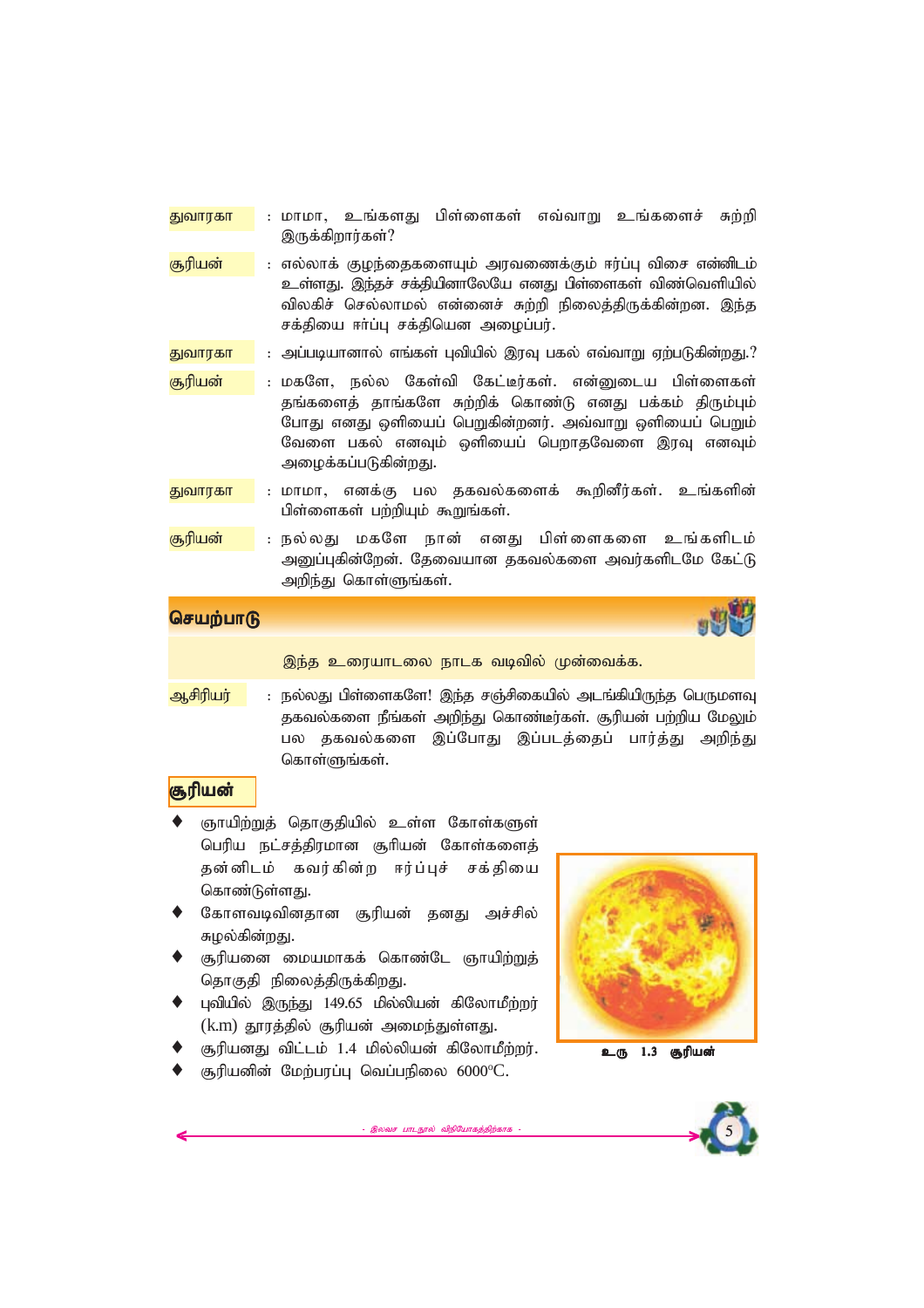- சூரியனின் உட்பகுதியில் உள்ள ஐதரசன் வாயு ஹீலியமாக மாறுவதனால் சூரிய வெளிச்சம் உண்டாகிறது.
- புவியில் ஏற்படும் வேறுபட்ட காலநிலை மாற்றங்களிலும் உயிரினங்களின் தோற்றங்களிலும் மனித நடவடிக்கைகளிலும் சூரியன் செல்வாக்கு செலுத்துகின்றது.

சூரியன் பற்றிய தகவல்கள் உள்ளடங்கிய எண்ணக்கருப்படத்தை வரைக.

<u>மாணவர் ஆய்வு</u>

சூரியனின் ஒளியைப் புவி பெறமுடியாது போனால் நீங்கள் அனுபவிக்க நேரிடும் விடயங்கள் பற்றி எழுகுக.

*Jthufh*

உபேந்திரா சமர்ப்பித்த சஞ்சிகையில் அடங்கிய ஏனைய தகவல்களையும் அறிந்து கொள்வதற்கு மாணவர்கள் ஆவலோடு காத்திருந்தனர். உபேந்திரா *ciuahliyj; njhlu;e;J thrpj;jhu;. (ml;ltiz 1.1 ghu;f;fTk;.)*

புதன்

- <mark>புதன் : மகளே, சூரியக் குடும்பத்திலே மிகவும் சிறிய பிள்ளை நான். எனது</mark> *ngau; Gjd;.*
- <mark>துவாரகா : நீங்கள் சூரியனுக்கு மிக அருகில் இருக்கின்றீர்கள். ஆதலால்</mark> எங்களுக்கு உங்களைப் பார்க்க முடியாதா?
- <mark>புதன் : ஆம். நான் சூரியனுக்கு அருகில்</mark> இருப்பதால் சூரியன் உதிப்பதற்கு சிறிது நேரத்திற்கு முன்னர் கிழக்குத் திசை *mbthdj;jpw;F mz;ikapYk; my;yJ* சூரியன் மறையும் வேளையில் மே<u>ற்கு</u>த் திசை அடிவானத்திலும் என்னைப் பார்க்கக் கூடியாதாக இருக்கும்.



- <u>: உங்களுக்கு</u> ஒளியை வழங்கும் சக்தி உள்ளகா? <mark>துவாரகா</mark>
- புதன் இல்லை மகளே, என்னால் வெளிச்சத்தைத் வழங்க முடியாது. எமது குடும்பத்தின் முக்கிய மூலமான சூரியனே எங்கள் எல்லோருக்கும் ஒளியைத் தருகிறார். எங்களுக்கு அந்த ஒளி கிடைத்து மீண்டும் தெறிப்புக்குள்ளாகிறது. அந்த ஒளியையே நீங்கள் காண்கிறீர்கள்.



<mark>துவாரகா </mark> : நீங்கள் சூரியனைச் சுற்றிப் பயணம் செய்கிறீர்களா?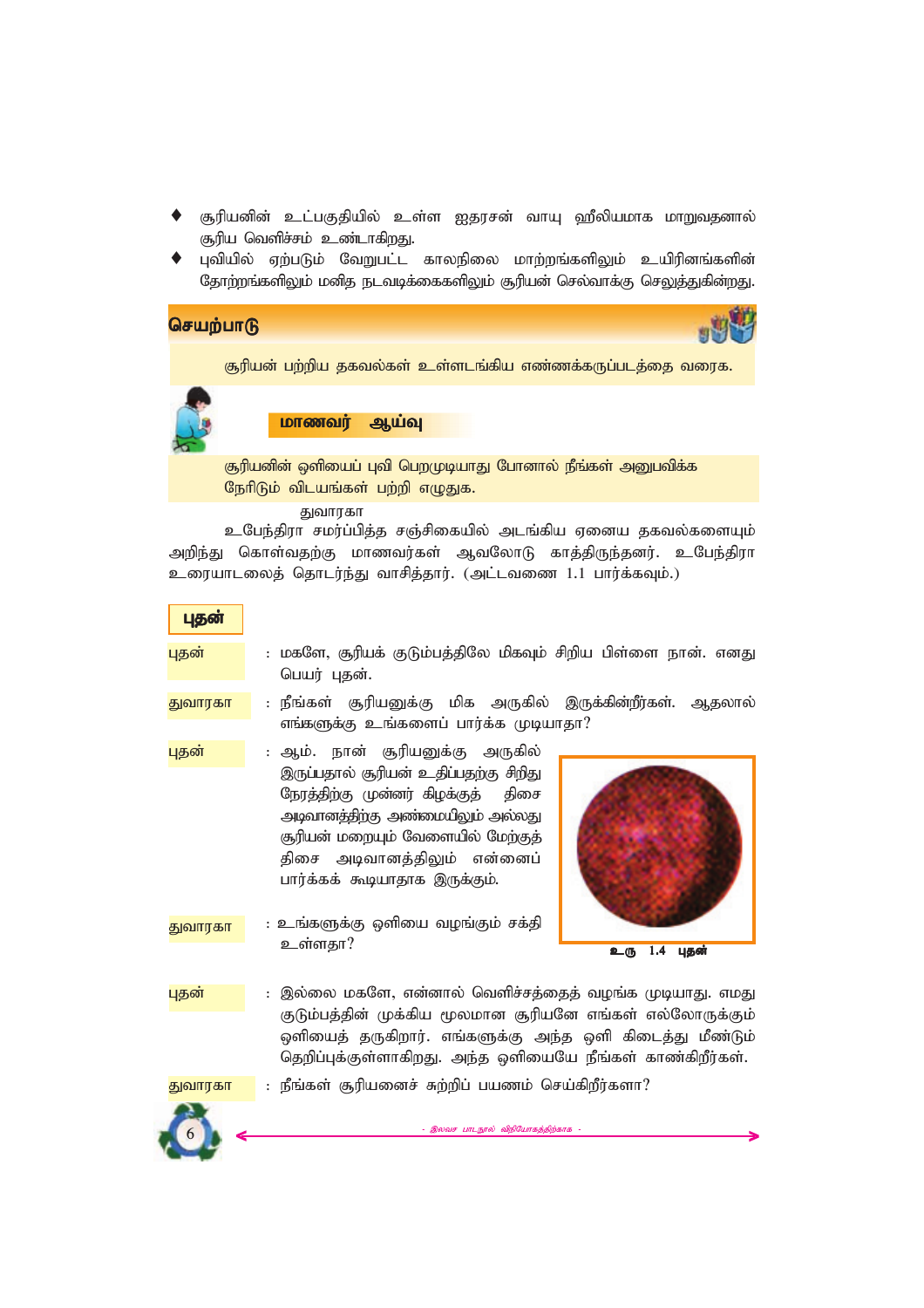| புதன்   | : ஆம். நாங்கள் சுழன்று கொண்டே செல்லும் பயணத்தில் சூரியனையும்                                                                                                                                                                                                                                                              |
|---------|---------------------------------------------------------------------------------------------------------------------------------------------------------------------------------------------------------------------------------------------------------------------------------------------------------------------------|
|         | சுற்றிப் பயணம் செய்கிறோம். எங்களுக்கு வெவ்வேறான பயணப்<br>பாதைகள் உள்ளன. அப்பாதைகள் ஒழுக்கு என அழைக்கப்படுகின்றது.<br>எமது ஒழுக்குப் பாதை நீள்வட்ட வடிவத்தில் இருப்பதால் நாம் சில<br>வேளைகளில் சூரியனுக்கு அருகிலும் சில வேளைகளில்<br>தொலைவிலும் செல்வோம். நாங்கள் சூரியனைச் சுற்றிப் பயணம்<br>செய்தல் சுற்றுகை எனப்படும். |
| துவாரகா | : நீங்கள் சூரியனுக்கு மிக அண்மையில் இருப்பதால் அதிக வெப்பத்தை<br>உணரக்கூடியதாயிருக்கும் அல்லவா?                                                                                                                                                                                                                           |
| புதன்   | ஆமாம். அதிக வெப்பம் உள்ளது. அதேபோன்று எனக்கு<br>வளிமண்டலம் என ஒன்று இல்லை. ஆதலால் ஆயிரக்கணக்கான<br>எரி நட்சத்திரங்கள் என்மீது விழுந்து குழிகளை உண்டாக்கி உள்ளன.<br>பெரும்பாலும் எனது மேற்பரப்பு நீங்கள் காணும் சந்திரனைப் போன்றது.                                                                                        |
| துவாரகா | : உங்கள் உலகத்தில் அதிக வெப்பம் காரணமாகவும் உயிர் வாழ<br>முடியாதா?                                                                                                                                                                                                                                                        |
| புதன    | : எனது உலகத்தில் மனிதர்களோ, மரங்களோ இல்லை. அவை<br>உயிர் வாழ்வதற்குத் தேவையான நீர், வளி என்பன என்னிடத்தில்<br>இல்லை.                                                                                                                                                                                                       |



மேற்குறிப்பிட்ட உரையாடலில் இடம்பெற்ற தகவல்களுடன் நீங்கள் தேடிப்பெற்ற தகவல்களையும் இணைத்துப் புதன் கோள் பற்றிய கையேடு  $\varphi$ ன்றைத் தயாரிக்குக.

உபேந்திரா வகுப்பறைக்குக் கொண்டு வந்த சஞ்சிகையில் ஏனைய கோள்களும் தங்களைப் பற்றிக் கூறிய விபரங்கள் இருந்தன. ஆசிரியரின் அனுமதி *ngw;w cNge;jpuh mtw;iw khztu;fsplk; Kd; itj;jhh;.*

#### **வெள்ளி**



சூரியன் சந்திரன் என்பவற்றுக்கு அடுத்ததாக ஒளியுடன் பிரகாசிப்பவன் நானே. எனது பெயர் வெள்ளி.  $\sigma$ *எ*ன்னை விடி வெள்ளி, சுக்கிரன், வெள்ளி நட்சத்திரம், *tpsf;F el;rj;jpuk; vd;Wk; miog;gu;. ,jw;F fhuzk; #upadpypUe;J fpilf;Fk; 85*%*khd* ஒளியினை நான்பெற்றுக் கொள்வதாகும். எனது பருமன் புவிக்கு சமமானது. நான் மற்றவர்களை விட மிகவும் வேறுபட்டவன். எனது அச்சில் சுழல்வதற்கு எடுக்கும் காலத்தைவிட சூரியனைச் சுற்றி வர எடுக்கும் காலம் குறைவானதாகும். பொதுவாக ஏனைய கோள்கள் உரு 1.5 வெள்ளி மேற்கிலிருந்து கிழக்காக சுழன்று வருவன.

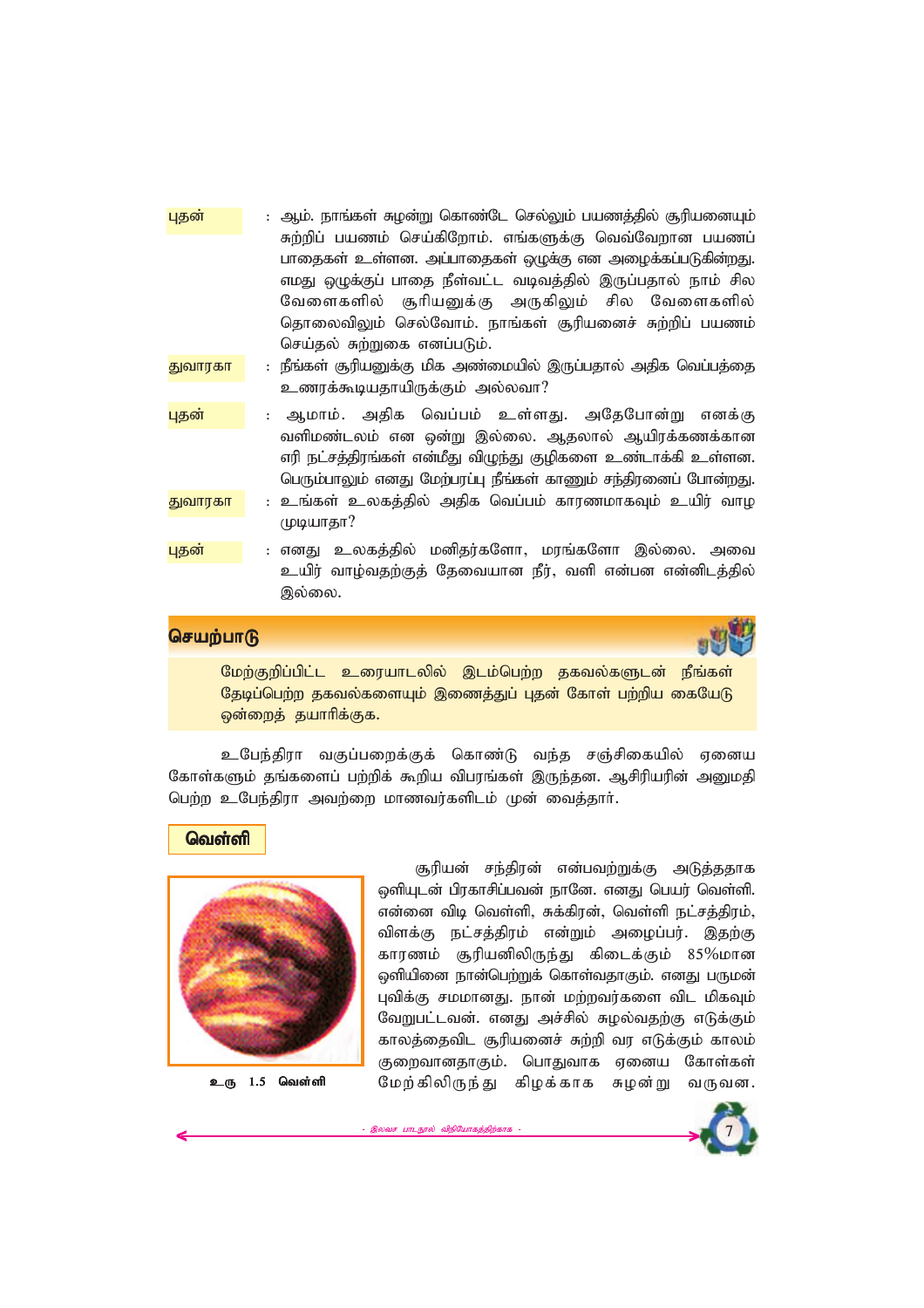வெள்ளியாகிய நான் கிழக்கிலிருந்து மேற்காகச் சுழல்கின்றேன். என்னில் காணப்படும் பிரதான வாயு காபனீரொட்சைட் ஆகும். எனவேதான் எனது உலகத்தில் எந்தவொரு உயிரினமும் இல்லை.





உரு 1.6 புவி

நானே ஞாயிற்றுத் தொகுதியில்முக்கிய இடத்தைப்பெறும் புவியாகும். நீங்கள் உயிர் வாழ்வது புவி எனும் உலகத்திலேயே. இதுவரை கண்டு பிடிக்கப்பட்டுள்ள தகவல்களுக்கேற்ப உயிரினங்கள் வாழும் ஒரேயொரு கோள் இதுவே. மனிதர்கள் போலவே ஏனைய தாவரங்கள், விலங்குகள் என்பனவற்றுக்குத் தேவையான நீர், வளி என்பன இங்கு சிறப்பாகக் காணப்படுகின்றன. நைதரசன், ஒட்சிசன் எனப்படும் வாயுக்கள் இங்கு பிரதானமாகக் காணப்படுகின்றன. நான் சூரியனுக்கு மிக அண்மையிலோ, மிகத் தொலைவிலோ இல்லாதிருப்பதால் நீங்கள் நிலைத் திருப்பதற்குப் *nghUj;jkhd ntg;gj;ijAk; ehd; nfhz;bUf;fpNwd;.*

நான் எனது அச்சில் சுழல்வதினால் உங்களுக்கு இரவு, பகல் ஏற்படுகின்றன. எனது அச்சு  $23 \frac{{\cal L}_0^0}2$  சாிவாக உள்ளது. என்னைச் சுற்றிப் பயணம் செய்கின்ற ஒரேயொரு உபகோள் உண்டு. அதுதான் நீங்கள் வானத்தில் பார்க்கின்ற சந்திரன் ஆகும்.

## **செவ்வாய்**

வானத்தில் செந்நிற ஒளி வீசும் செவ்வாய் நானே. என்னைச் செங்கோள் என்றும் கூறுவர். என்னைச் சுற்றி *nky;ypa tspkz;lyk; cz;L. Kf;fpa thA* காபனீரொட்சைட் ஆகும். புவியைப் போலவே எனது அச்சும் சரிவாக **உள்ளது**.



உரு 1.7 செவ்வாய்

#### **வியாழன்**

எங்கள் ஞாயிற்றுக் குடும்பத்தில் மிகவும் பெரிய கோள் வியாழனாகிய நானே. என்னைச் சுற்றி மிக மெல்லிய வளையம் ஒன்றுண்டு. இங்கு காணப்படும் பிரதான வாயுக்கள் <u>ஐதரசனும், ஹீ</u>லியமும் ஆகும். *எ*ன்னைத் தொலைநோக்கிக் கருவி மூலம் பார்த்தால் *ngupa nre;epwg; Gs;spahff; fhzKbAk;.*



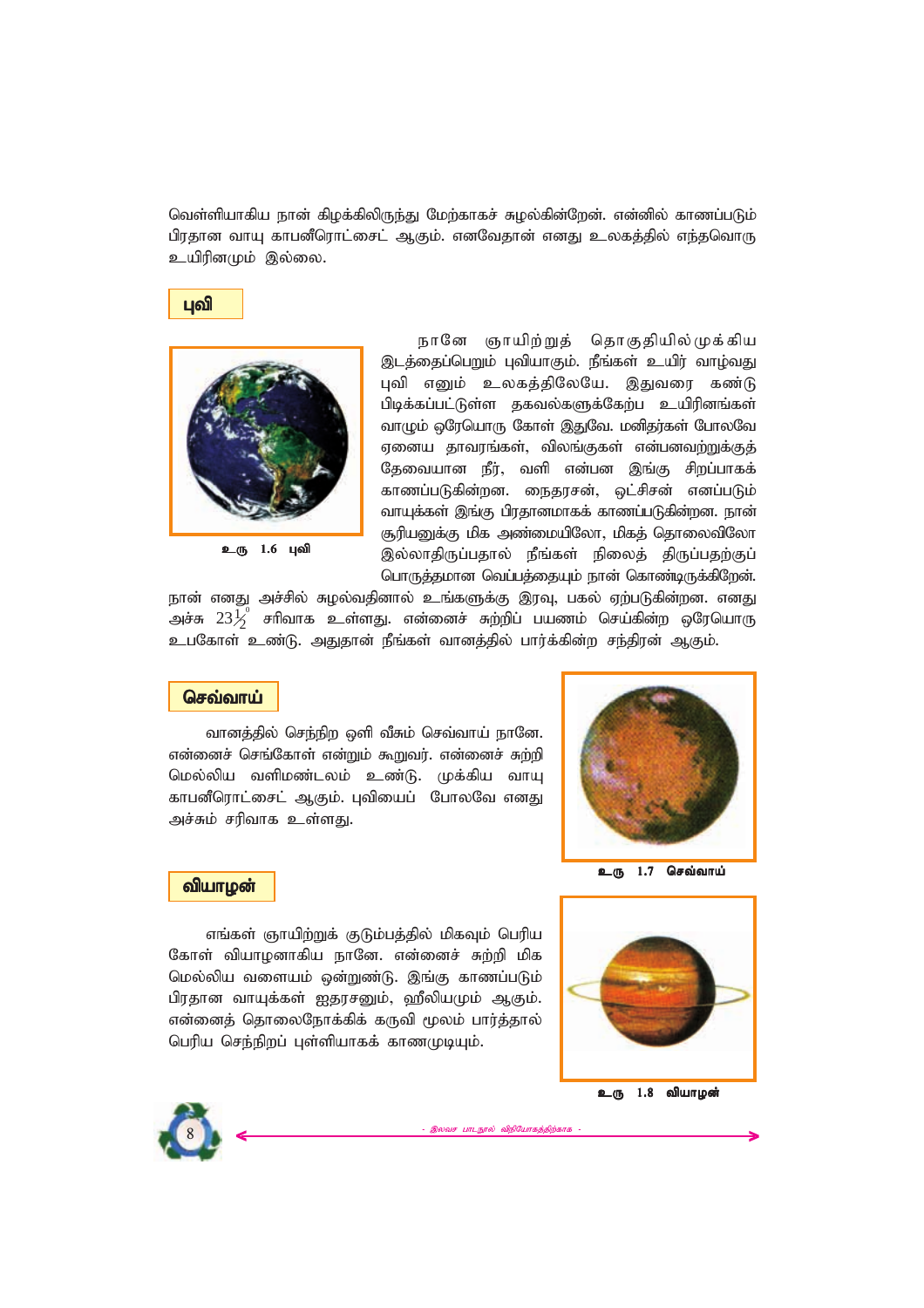#### $F$  of  $\theta$

சூரியக் குடும்பத்திலே பருமனில் இரண்டாவது இடத்தைப் பெற்றுள்ளவன் நானே. மிக அழகானவனும் நானே. என்னை சனி என அழைப்பர். அழகான ஒளி வளையம் என்னைச் சுற்றியுள்ளது. தொலை நோக்கி *%yk; ghu;j;jhy; thdk; KOtjpYKs;s nghUs;fspy; kpf mofhd nghUshf vd;idf;* காணலாம். நான் எவ்வளவு அழகு உள்ளவனாக இருந்த போதும் எனது உலகத்தில் நீங்கள் உயிர் வாம் *(*மடியாகு).



உரு 1.9 சனி

# **и** புரேனஸ்

ஞாயிற்றுத் தொகுதியில் ஏழாவது இடத்தில் அமைந்துள்ள நான் யுரேனஸ் என அழைக்கப்படுகிறேன். நான் சூரியனிலிருந்து மிகத் தொலைவில் இருக்கிறேன். நான் நீலநிறத்துடன் கூடிய பச்சை நிறத்தில் மிளிருவதற்கான காரணம் உயர் வளி மண்டலத்தில் உள்ள மீதேன் வாயுவாகும்.





உரு 1.11 நெப்தியூன்

ஞாய<u>ிற்றுத்</u> தொகுதியில் மிகத் தொலைவில் உள்ளவன் நான். குளிர் மிகவும் அதிகமாக உள்ள கோளும் நானே. *எனது சி*றப்பான தன்மை பெரிய கருமை நிறமான புள்ளி காணப்படுவதாகும்.

இதன் பின்னர் ஆசிரியர் கோள்கள் சம்பந்தமான தகவல்களை பெற்றுக் கொள்ளுமாறு கூறினார். அத்துடன் கோள்களின் சிறப்புத் தன்மைகள் பற்றியும் மாணவர்களுடன் *NkYk; fye;Jiuahbdhu;. ngUk;ghyhd nkhopfspy; thu* நாட்களின் பெயர்களுக்கு கோள்களின் பெயர்கள் பயன்படுத்தப்பட்டுள்ளதை அவர் எடுத்துக் காட்டினார்.





| மாணவர | ஆயவு |
|-------|------|
|       |      |

ஏனைய வார நாட்களுக்கு உரிய கோள்களைக் கண்டுபிடித்து எழுதுங்கள்.

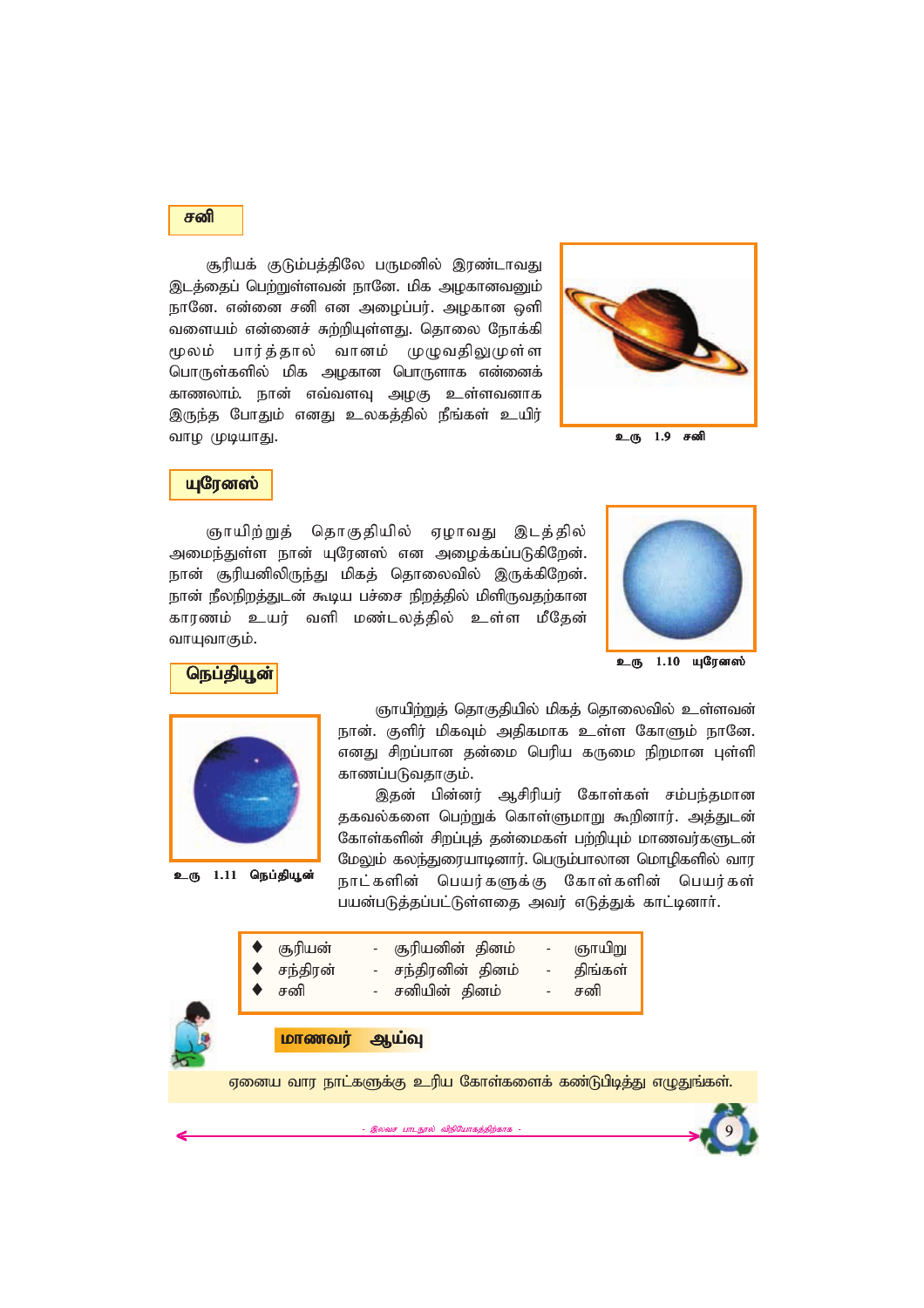| கோள்கள்    | விட்டம்<br>கி.மீற்றர் | சூரியனிலி<br>ருந்து உள்ள<br>தூரம்<br>கி.மீற்றர் | சுழற்சிக்காக<br>எடுக்கும்<br>காலம | சூரியனை<br>சுற்றிவர<br>எடுக்கும்<br>காலம | சந்திரன்கள்<br>(உப<br>கோள்கள்) |
|------------|-----------------------|-------------------------------------------------|-----------------------------------|------------------------------------------|--------------------------------|
| புதன்      | 4879.4                | 57.9                                            | 58.65 புவிநாள்                    | <b>87.97 புவிநாள்</b>                    | $\Omega$                       |
| வெள்ளி     | 12104.0               | 109.0                                           | 243.2 புவிநாள்                    | $224.7$ புவிமணி                          | $\Omega$                       |
| புவி       | 12756.3               | 149.6                                           | 1 புவிநாள்                        | 365.25 புவிநாள்                          | $\mathbf{1}$                   |
| செவ்வாய்   | 6794.0                | 227.9                                           | $1.02$ புவிநாள்                   | 686.98 புவிநாள்                          | $\overline{2}$                 |
| வியாழன்    | 142984.0              | 778.3                                           |                                   | $0.41$ புவிமணி 4332.71 புவிநாள்          | 63                             |
| சனி        | 120536.0              | 1429.4                                          |                                   | $0.44$ புவிமணி 29.46 புவிவருடம்          | 50                             |
| யுரேனஸ்    | 51118.0               | 2871.0                                          |                                   | $0.718$ புவிமணி 84.01 புவிவருடம்         | 27                             |
| நெப்தியூன் | 55528.0               | 4504.3                                          |                                   | $6.67$ புவிமணி 164.79 புவிவருடம்         | 13                             |

#### *ml;ltiz 1.1*

*%yk; - Nfhs; kz;lyj; jfty;fs; %yk; - kz;lyj;* 

(பிரியங்கா குமுதினி கோராலகம), கோள் மண்டலம் நாசா நிறுவனம்.

# **செயற்பாடு**



- 1. பருமனுக்கேற்ப கோள்களை ஒழுங்குவரிசைப்படி குறிப்பிடுக?
- 2. உபகோள்கள் இல்லாத கோள்கள் எவை?
- 3. அதிக உபகோள்கள் உள்ள கோள் எது?
- 4. சூரியனைச் சுற்றி வருவதற்கு அதிக காலம் எடுக்கும் கோள் எது?
- 5. அவ்வாறு அதிக காலம் எடுப்பதற்கான காரணம் யாது?
- 6. பவிக்கு அண்ணளவான பருமன் கொண்ட கோள் எ**து?**
- 
- <mark>அபி : டீச்சர் இக்கோள்கள் பற்றிய தகவல்களை கோள் மண்டலத்தில்</mark> (Planetarium) பார்க்க முடியும். அங்கு சென்றால் ஞாயிற்றுத் தொகுதியில் இருப்பது போல் உணர்வு வீற்படும்.
- <mark>ஆசிரியர் : ஆ</mark>மாம், கொழும்பிலுள்ள கோள்மண்டலத்தில் இத்தகவல்கள் *midj;ijAk; ghu;f;fyhk;. Nfhs;fisj;jtpu thy; el;rj;jpuk;>* சந்திர கிரகணம் ஏற்படும் விதம் என்பன பற்றியும் அறிந்<u>து</u> கொள்ளலாம். நாங்கள் அங்கு செல்வதற்கு கல்விச் சுற்றுலா ஒன்றை ஏற்பாடு செய்வோம்.

#### **மாணவர் செயற்பாடு**

- கோள் மண்டலத்தைப் பார்வையிட கல்விச் சுற்றுலா ஒன்றைத் திட்டமிடுக.
- 2. <sup>\*\*</sup>ஏனைய கோள்களை விட புவி முக்கியத்துவம் வாய்ந்தது." இத்தலைப்பில் புவியியல் சஞ்சிகைக்கு கட்டுரை எழுதுக.

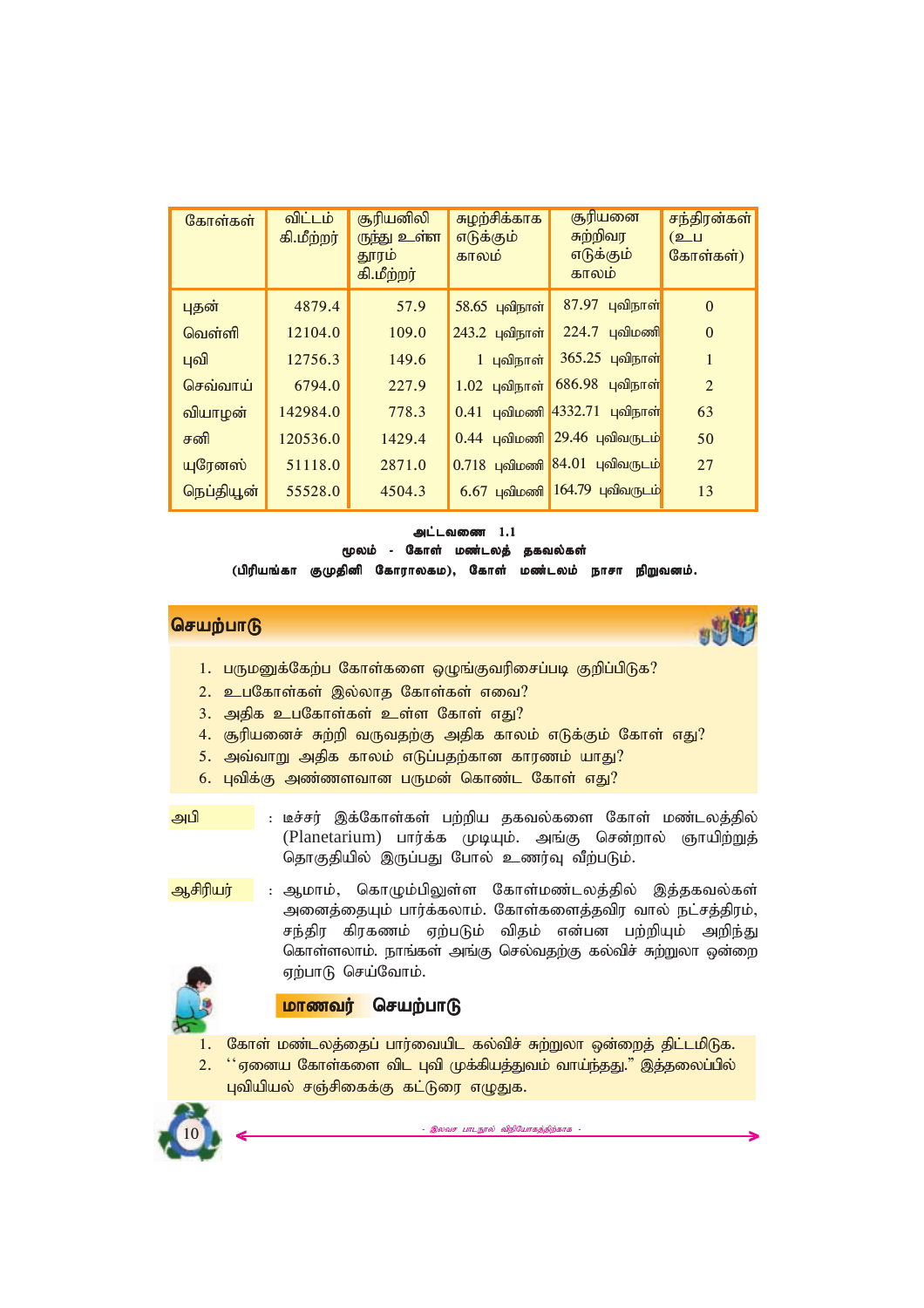ஆசிரியர் மேலும் பல விடயங்களை மாணவர்களுக்கு விளக்கினார். பிள்ளைகளே, புளுட்டோ என்ற கோள் இருந்தது பற்றி அறிந்துள்ளீர்களா? ஆரம்பத்தில் ஞாயிற்றுத் தொகுதியில் ஒன்பது கோள்கள் இருந்தன என ஏற்றுக் கொள்ளப்பட்டிருந்தது. எனினும் 2006.08.24 அன்று பிராக் நகரில் ஒன்று கூடிய சர்வதேச வானியல் மன்றத்தினர் புளுட்டோ, ஞாயிற்றுத் தொகுதிக்கு உரித்துடையது அல்ல எனவும் அது ஒரு குறுங்கோள் எனவும் தீர்மானித்தனர். ஈர்ப்புசக்தி குறைந்ததும், ஒழுக்குப் பாதை தெளிவற்றதுமான கோள்கள் குறுங்கோள்கள் எனப் பெயர்பெறும். தற்போது இக்கருத்து சர்ச்சைக்குரியதாக **உள்ளது**.

<mark>நிர்மலன்</mark> : டீச்சர், நான் புளுட்டோ என்ற குறுங்கோளைப்பற்றி செய்திப் பத்திரிகை *xd;wpy; ghu;j;Njd;.*

*Mrpupau; : Mkhk;. GSl;Nlh kl;Lkd;W nru];* (Ceres) *rNuhd;* (Charon) *2003* UB 313 என்ற கோள்களும் குறுங்கோள்களாக அடையாளம் காணப்பட்டுள்ளன.



<mark>மாணவர் ஆய்வு :</mark>

நூல்களின் உதவியோடு, ஞாயிற்றுத் தொகுதி பற்றி மேலும் பல புதிய தகவல்களைச் சேகரித்து சிறுகையேடு ஒன்றினைத் தயாரிக்குக.

சூரியன் கோள்கள் என்பவை தவிர வேறு வான் பொருள்களையும் ஞாயிற்றுத் தொகுதியில் காணலாம்.

நுண்கோள்கள், எரிநட்சத்திரங்கள், வால் நட்சத்திரங்கள் என்பனவும் ஞாயிற்றுத் தொகுதியிலுள்ள வேறு வான் பொருள்களாகும்.

இரவில் ஆகாயத்தை அவதானித்தால் சில தினங்களில் நட்சத்திரங்கள் நொருங்கி வீழ்வதை நீங்கள் காணக்கூடியதாக இருக்கும். இவை எரிநட்சத்திரங்கள் என அழைக்கப்படும்.

இலவச பாடநூல் விநியோகத்திற்காக

கோள்கள், நட்சத்திரங்கள் என்பவற்றுக் கிடையே உள்ள இன்**மை**மாரு வான் பொருள் வால் நட்சத்திரமாகும். இவை கூரமகேகு எனவும் அமைக்கப்படும். வான்வெளியில் காலத்துக்குக்காலம் நீண்ட வாலுடன் கூடிய நட்சத்திரமாக இவை காட்சியளிக்கும்.



உரு 1.12 வால் நட்சத்திரம்

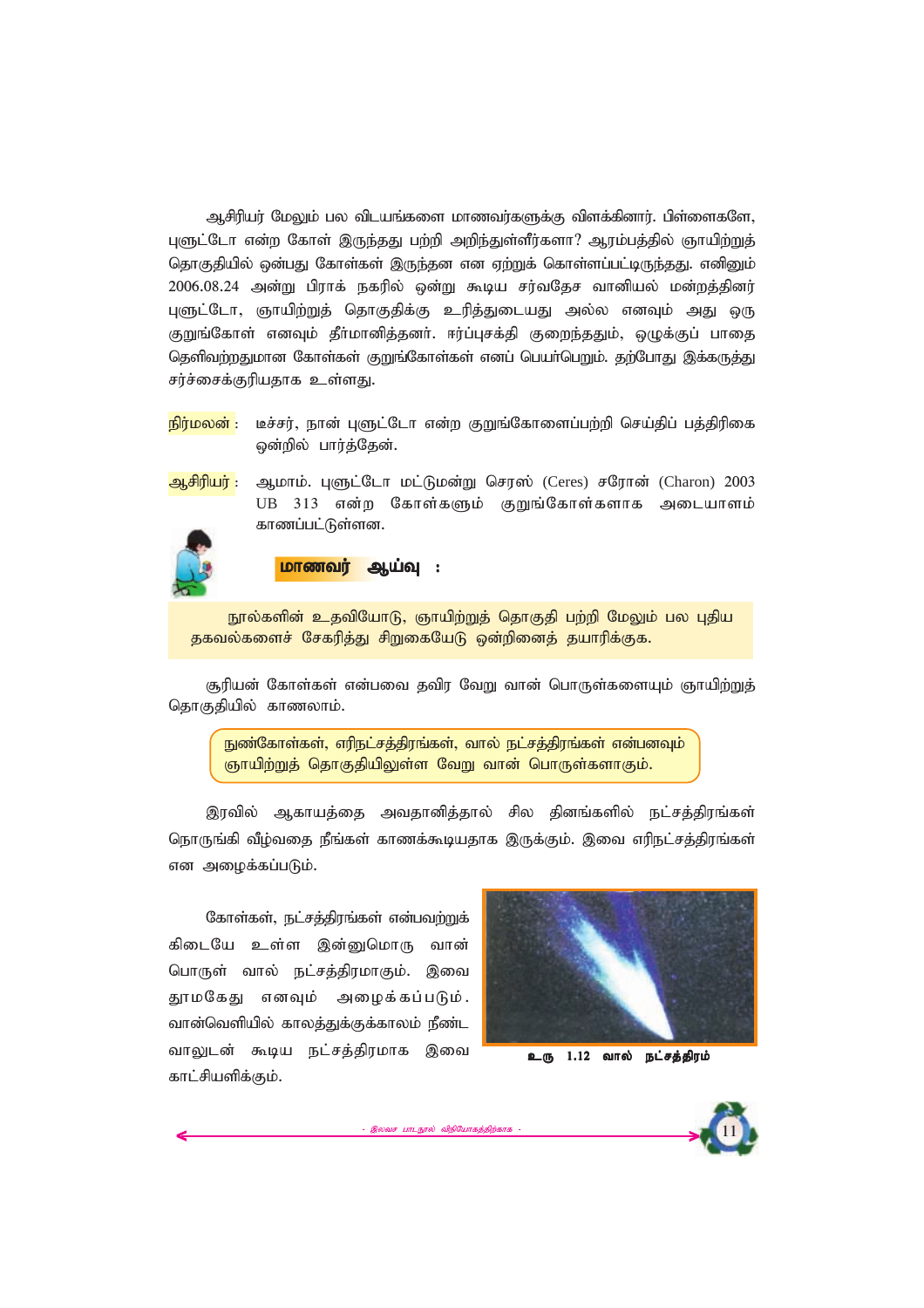#### *cgNfhs;fs; cgNfhs;fs; cgNfhs;fs;*

சில கோள்களுக்கு உபகோள்கள் (சந்திரன்) உண்டு. அட்டவணை 1.1 இனைப் பாருங்கள். புவியின் ஒரேயொரு உபகோள் சந்திரனாகும். சூரியனைப் போல சந்திரனும் வானத்தில் ஒளியோடு விளங்கும் வான் பொருளாகும். சூரிய வெளிச்சம் புவியில் தெறிப்படைவதால் சந்திரன் ஒளிமிகுந்ததாக எமக்குத் தெரிகிறது. சந்திரன் எப்போதும் ஒரே வடிவில் காணப்படுவதில்லை. ஒரு மாதத்தில் நிகழும் சந்திரனின் இம்மாற்றங்கள் சந்திரனின் ''கலைகள் மாற்றம்'' என அழைக்கப்படுகி<u>றது</u>.

*re;jpud; jdJ Row;rpf;Fk; Rw;W* கைக்கும் எடுக்கும் காலம் (27 நாட்கள் *7 kzpj;jpahyk; 45 epkplq;fs;)* ஒத்ததாக இருப்பதனால் எப்போதும் சந்திரனின் ஒரு பக்கமே புவியின் பக்கத்துக்குத் திரும்பியிருக்கும்.

சந்திரன் ஒரு மாதத்தில் ஒரு தடவை (28 நாட்களுக்கு) பூரண சந்திரனாக வான**த்தில்** *விளங்*குவதைக் காணலாம்.



**மாணவர் ஆய்வு :** 

பூரணை நாளிலிருந்து ஒரு மாதத்துக்கு நீங்கள் காணும் சந்திரனின் உருவ மாற்றத்தை வரைந்து அவ்வேறுபாட்டினைப் பற்றி வகுப்பறையில் கலந்துரையாடுக.

புவியின் உபகோளான சந்திரனில் வளியோ, நீரோ இல்லை. அது உயிரினங்கள் அற்ற வான் பொருளாகும். எனினும் சந்திரன் புவிக்கு மிக அருகில் இருப்பதாலும் புவியின் உபகோளாக இருப்பதாலும் பல்வேறு தாக்கத்தை ஏற்படுத்துகிறது.

சூரியன், சந்திரன் ஆகியவற்றின் ஒன்றிணைந்த ஈர்ப்பு சக்தியினால் வற்றுப் பெருக்கு உருவாகின்றது.

- $\overline{f}$  *ச*(மத்திர நீர்மட்டம் உயர்வடைதல் → பெருக்கு
- $\overline{f}$ ;முத்திர நீர்மட்டம் குறைவடைதல் → வற்று

பெருக்கு, வற்று என்பன ஏற்படுதல் சந்திரனின் ஈர்ப்பு சக்தி செல்வாக்கினால் ஆகும்.

புவியின் இயற்கை நிகழ்வுகள் தொடர்பாகவும், மனித நடவடிக்கைகள் தொடர்பாகவும் சந்திரன் செல்வாக்கு செலுத்துகிறது.

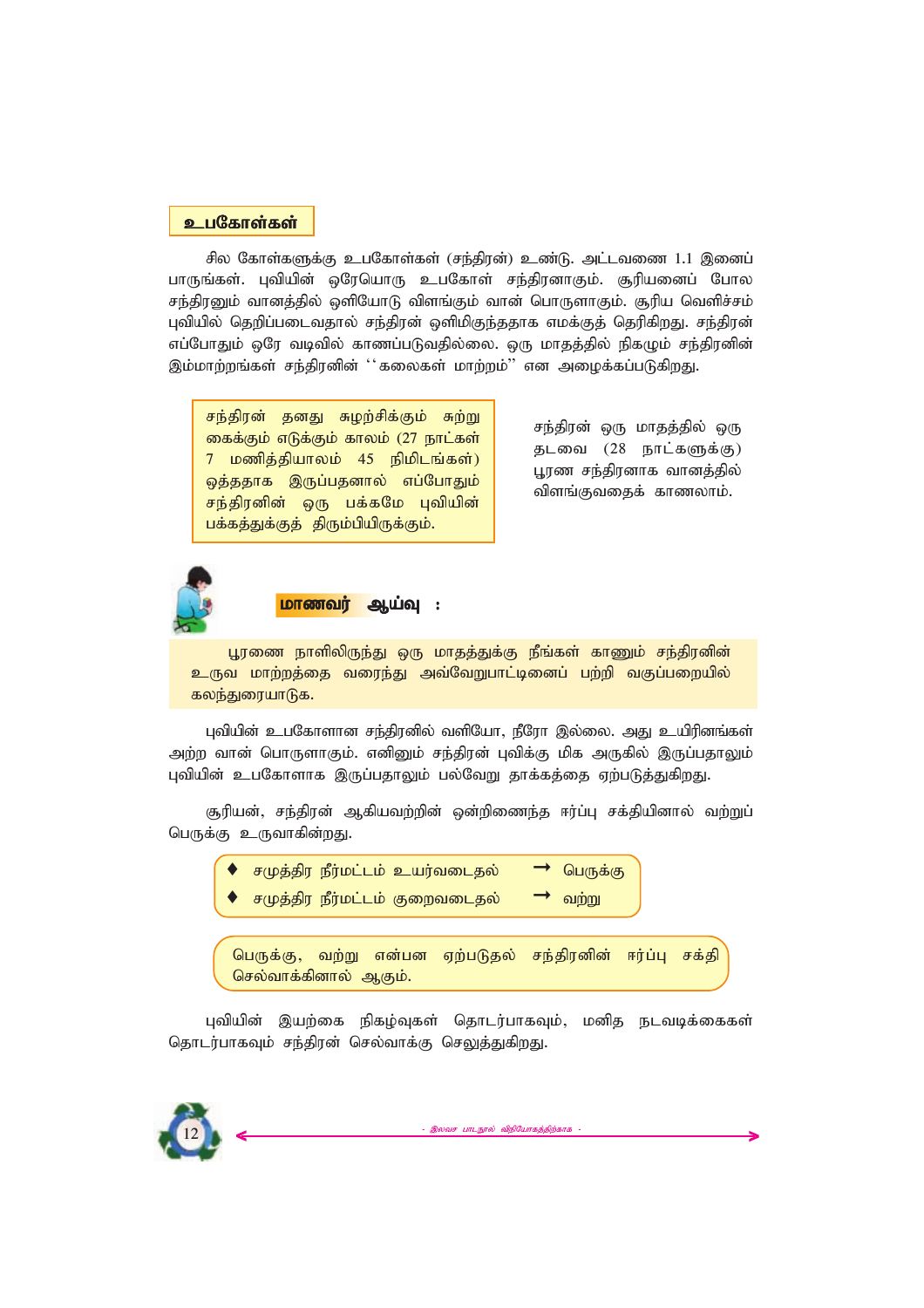

சந்திரனின் செல்வாக்கினால் விலங்குகளின் நடத்தைக் கோலங்களிலும் <u>மாற்றமேற்படுகிறது.</u>

- பன்றி, யானை போன்ற விலங்குகள் நிலாவெளிச்சத்தில் இரவில் நடமாடும்.
- ஓநாய், நரி, நாய் போன்ற விலங்குகள் நிலா வெளிச்சத்தில் சத்தமிடும்.
- நிலா வெளிச்சக்கை விரும்பும் ஊர்வனவும் உள்ளன.
	- உ- ம் :- நாகபாம்பு நிலாவெளிச்சத்தில் சுதந்திரமாக உலாவ விரும்பும்.
- நிலாவைக் கண்டு குமுதம், பவளமல்லி போன்ற மலர்கள் விரியும்.
- வண்டுகளினால் ஏற்படும் தாக்கத்தைத் தடுப்பதற்கு அமாவாசை தினத்தில் *kuk; ntl;Ljy; eilngWk;.*

நாம் இப்போது புவி பற்றியும், அதன் செயற்பாடுகளினால் நாளாந்தம் இடம்பெறும் மனித நடவடிக்கைகள் பற்றியும் **ஆராய்வோம்.** 

## $\mu$ விச்சுழற்சி

புவியின் வடிவம், அகலாங்குகள், நெட்டாங்குகள் என்பன பற்றி தரம் 7இல் கற்றுள்ளீர்கள்.

அகலாங்கு, நெட்டாங்கு என்பவற்றைப் பயன்படுத்தி உலகில் எந்தவொரு நாட்டினதும் அமைவிடத்தை மிகச்சரியாக குறிப்பிட்டுக் காட்டமுடியும்.

- <mark>ஆசிரியர் : பிள்ளைகளே, வாகனத்தில் பயணம் செய்யும் போது உங்களுக்கு</mark> யன்னல் அருகில் அமர்ந்திருக்க விருப்பம் உண்டா?
- <mark>பூஜீதா : ஆமாம் டீச்சர், எனக்கு மிகவும் ஆசை. டீச்சர், வேகமாக நாம்</mark> பயணம் செய்யும் போது மரங்கள் முதலியன எதிர்ப்பக்கமாக வேகமாகச் செல்லும். எனக்கு அதைப்பார்த்து ஒருநாள் தலை சுற்றுவது போல் இருந்தது.
- <mark>ஆசிரியர் : பூஜீ</mark>தா பயணம் செய்தது மரங்களா? நீங்களா? மரங்கள் செல்வது போல நீங்கள் கண்டது ஒரு பொய்த்தோற்றம்.

இலவச பாடநூல் விநியோகத்திற்காக

*13*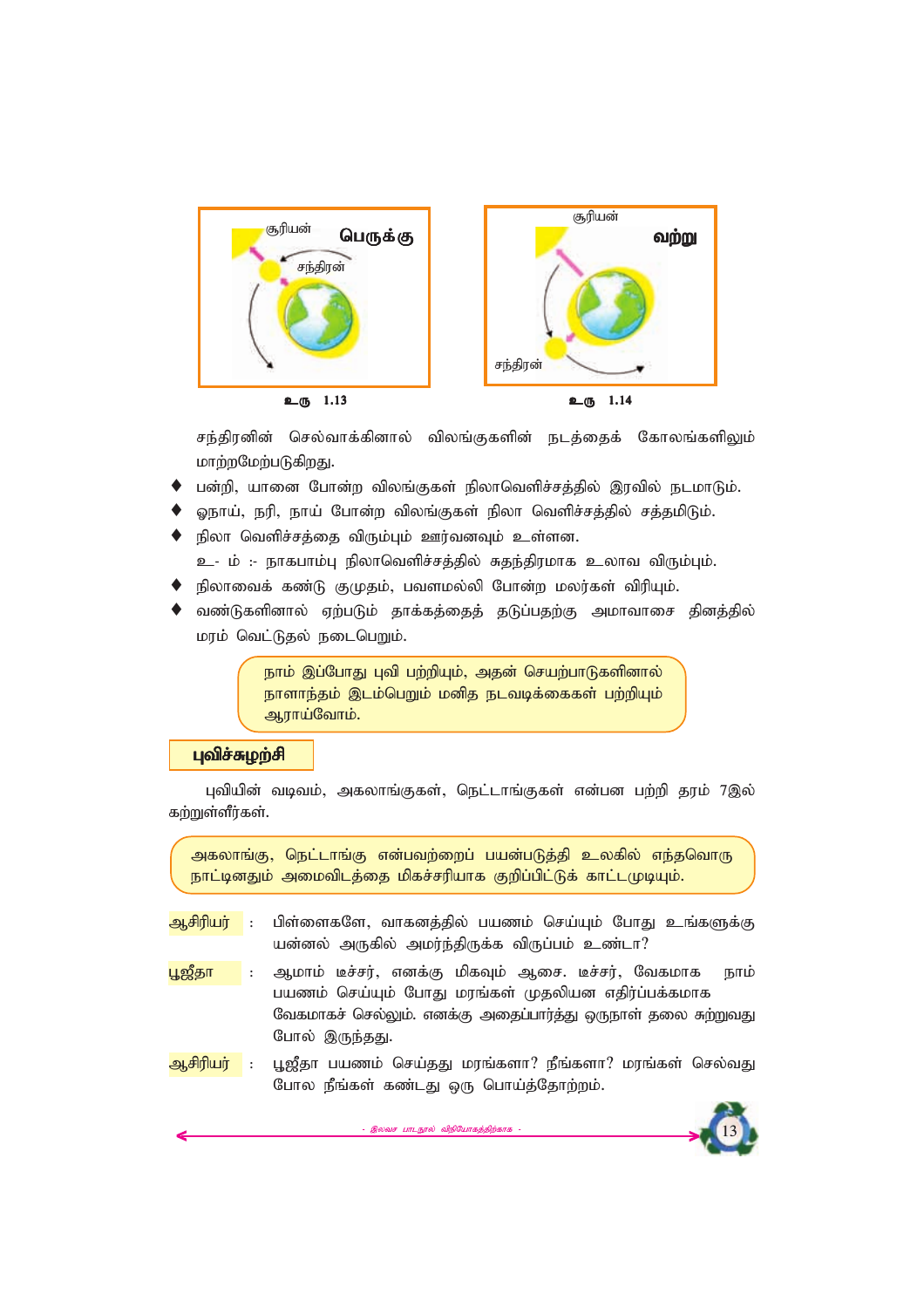நீங்கள் சுற்றும் திசைக்கு எதிர்பக்கமாக உங்களைச் சுற்றியுள்ள பொருள்கள் சுற்றுவதை நீங்கள் கண்டிருப்பீர்கள். நாங்கள் சூரியன் கிழக்குத் திசையில் உதித்து மேற்குத் திசையில் மறைவதைக் காண்கிறோம். எங்களுக்குச் சூரியன் பயணிப்பது போல தெரிந்தாலும்உண்மையில் சூரியன் பயணம் செய்வதில்லை. எமது புவியே பயணம்செய்கிறது. புவியின் இப்பயணம் **புவியின் சுழற்சி** எனப் பெயர் பெறுகிறது.

புவி தனது அச்சில் மேற்கில் இருந்து கிழக்காக சுழலும். புவி தனது அச்சில்  $23\frac{1}{2}^{\rm o}$  சரிவாக அமைந்துள்ளது.



#### உரு 1.15 புவிச் சுழற்சி

- புவி தனது அச்சில் சுழல்வதால் எங்களுக்கு இரவு பகல் உண்டாகிறது. புவி தனது அச்சில் *xU jlit Roy;tjw;F vLf;Fk; fhyk; 24 kzpj;jpahyq;fshFk;.*
- இப்புவிச்சுழற்சியினால் இடத்திற்கிடம் நேர வேறுபாடு ஏற்படுகிறது.

புவி கோளவடிவினதாகையினால் சூரியனின் திசையை நோக்கிய பகுதிக்கு பகல் நேரமாகவும், மறுபுறத்துக்கு (சூரியனை நோக்காத பகுதி) இரவு நேரமாகவும் காணப்படுகிறது.



உரு 1.16 உலக நாடுகளில் இரவு பகல் வேறுபாடு

# **செயற்பாடு**

<u>உரு 1.16 இனை அவதானியுங்கள். அவுஸ்திரேலியாவுக்கு நள்ளிரவாகும்</u> போது ஏனைய நாடுகளுக்கு பகல் வேளையில் எந்த நேரம் என்பதைக் குறிப்பிடுக. இரவு, பகல் வேறுபாட்டை இனங்காண்க.

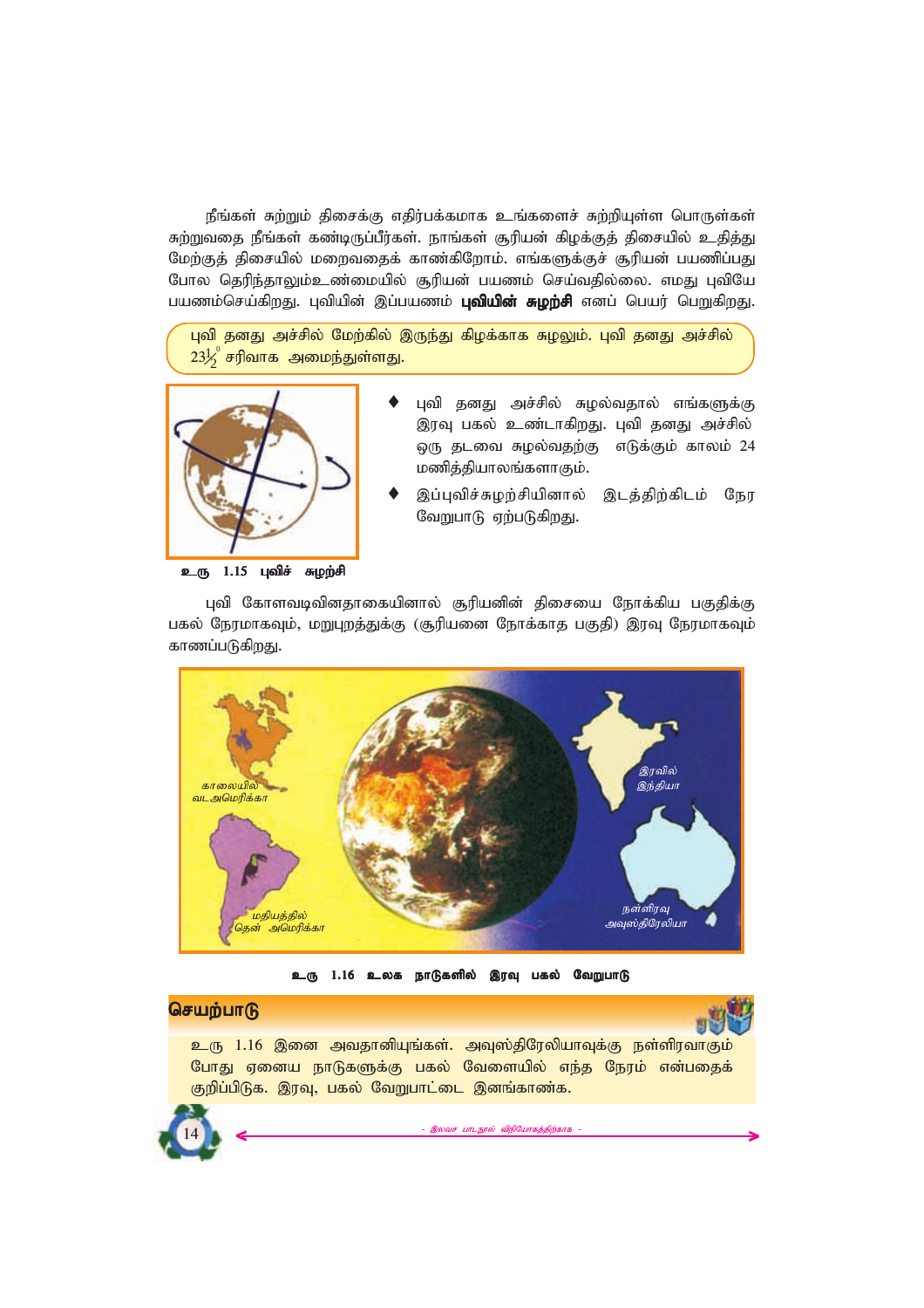புவிச்சுழற்சி மேற்கிலிருந்து கிழக்காக இடம்பெறுவதால் கிழக்கு நெட்டாங்குகளில் அமைந்துள்ள நாடுகளுக்கு முதலில் சூரியன் உதயமாகும். அதற்கேற்ப பிரதேச நேர வேறுபாடுகள் ஏற்படும்.

நேரத்தைக் கணிப்பிடும் போது நெட்டாங்குகள் முக்கியத்துவம் பெறுகின்றன.  $0^{\rm o}$  கிறீன்விச் நெட்டாங்கிலிருந்து கிழக்காக 180<sup>0</sup> வரையும் மேற்காக 180<sup>0</sup> வரையும் நெட்டாங்குகள் காணப்படுகின்றன. இந்த 180<sup>0</sup> நெட்டாங்கு கிழக்கிற்கும் மேற்கிற்கும் பொதுவானதாகும். குறித்த ஒரு நெட்டாங்கிலுள்ள சகல இடங்களுக்குமான நேரம் நடு நெட்டாங்கிலுள்ள நேரப்படி கணிப்பிடப்படும் இது நண்பகல் கோடு எனவும் அழைக்கப்படுகின்றது. 0<sup>0</sup> நெட்டாங்கு இங்கிலாந்திலுள்ள கிறீன்விச் நகரத்தை **ஊடறுத்துச் செல்வதால் அது கிறீன்விச் கோடு எனப் பெயர் பெறுவதை நீங்கள்** ஏற்கனவே அறிந்துள்ளீர்கள்.

## **செயற்பாடு**

- 1. தேசப்படப்புத்தகத்தைத் துணையாகக் கொண்டு 180<sup>0</sup>க்கு அண்மையில் கிழக்கு நெட்டாங்கிலுள்ள ஐந்து நாடுகளைக் குறிப்பிடுக.
- 2. முதலில் சூரியன் உதயமாகும் நாடுகளின் பெயர்களை உலகப்படத்தில் குறித்துக் காட்டுக.
- 3. கிறீன்விச் கோடு, 180<sup>0</sup> நெட்டாங்கு என்பவற்றை படத்தில் குறித்துப்பெயரிடுக.

இப்போது நாங்கள் நேரத்தைக் கணிக்கும் விதத்தைப் பார்ப்போம். புவிச்சுழற்சிக்கேற்ப<sup>3600</sup> கடப்பதற்கு எடுக்கும் காலம் 24 மணித்தியாலங்களாகும். எனவே ஒரு மணித்தியாலத்தில் கடக்கும் நெட்டாங்குகள் எவ்வளவு?

| 24 மணித்தியாலத்தில் கடக்கும் நெட்டாங்குகள்   |     | $360^{\circ}$ |
|----------------------------------------------|-----|---------------|
| ். 1 மணித்தியாலத்தில் கடக்கும் நெட்டாங்குகள் | $=$ | $360^{\circ}$ |
|                                              |     | 24            |
| ஒரு மணித்தியாலயத்தில் கடக்கும் நெட்டாங்குகள் | $=$ | $15^{0}$      |

 $15^0$  நெட்டாங்குகளைக் கடக்க ஒரு மணிக்கியாலம் எடுக்குமாயின்  $1^0$ யை கடக்க எடுக்கும் நேரம் யாது?

|                                                     | $= 4$ நிமிடங்கள்                      |
|-----------------------------------------------------|---------------------------------------|
| $1^0$ நெட்டாங்கை கடக்க எடுக்கும்<br>காலம்           | $rac{60}{15}$                         |
| $15^{\circ}$ நெட்டாங்குகளை கடக்க எடுக்கும்<br>காலம் | = 1மணித்தியாலம்<br>$(60)$ நிமிடங்கள்) |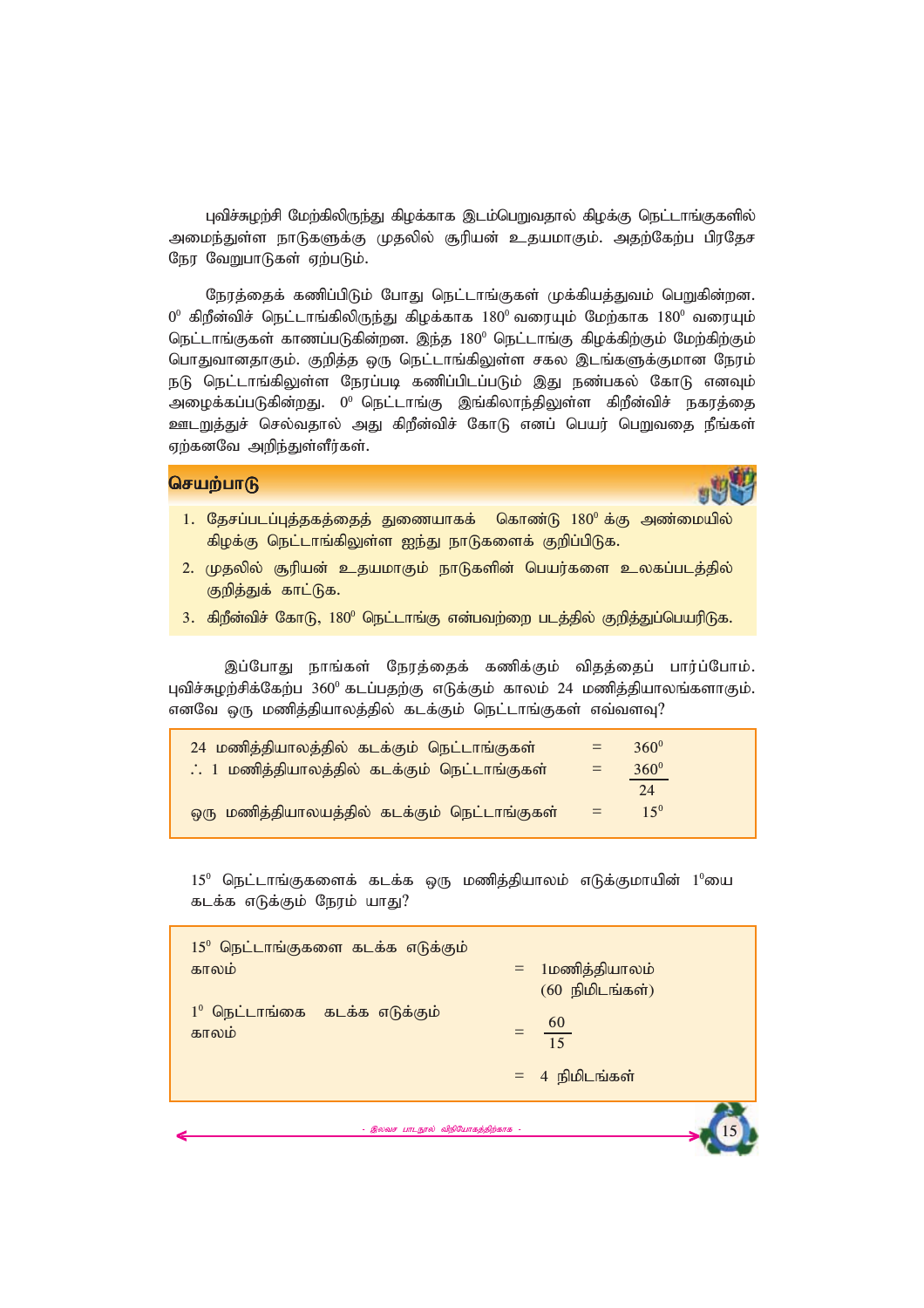

- 1. இரண்டு மணித்தியாலங்களில் கடக்கக் கூடிய நெட்டாங்குகள் எவ்வளவு?
- 2. பின்வரும் நெட்டாங்குகளை கடப்பதற்கு எடுக்கும் காலத்தை மணித்தியாலம்,  $p$ நிமிடங்களில் கண்டறிக.
	- ◆ 80<sup>0</sup> நெட்டாங்கு.
	- $100^0$  நெட்டாங்கு.
	- $180^0$  நெட்டாங்கு.

## கீழே தரப்பட்டுள்ள உருவை அவதானியுங்கள்.

- கிறீன்விச் கோட்டிற்கு கிழக்கே **உள்ள** நெட்டாங்குகள் கிழக்கு நெட்டாங்குகள் எனவும் மேற்கே உள்ள நெட்டாங்குகள் மேற்கு நெட்டாங்குகள் எனவும் அழைக்கப்படும்.
- கிழக்கு நெட்டாங்குகளுக்கு சூரியன் *Kjypy; cr;rk; nfhLg;gjhy; Neuk;* கூடுதலாக இருக்கும்.
- 15<sup>o</sup> நெட்டாங்குகளுக்கு ஒரு தடவை ஒரு *kzpj;jpahyk; vd;w mstpy;* வேறுபடும்.
- இதற்கேற்ப கிறீன்விச் நேரம் பகல் 12.00 *kzp MFk; NghJ 15<sup>0</sup> fpof;F* நெட்டாங்கில் நேரம் பிற்பகல் 1.00 **மணியாகும். மாறாக மேற்கு நெட்டாங்கு** 15<sup>o</sup> இல் நேரம் முற்பகல் 11.00 மணியாகும்.



உரு 1.17 நேர வேறுபாடு

கிறீன்விச் நெட்டாங்கிலிருந்து கிழக்கு நோக்கிச் செல்லும்போது நேரம் கூடும். கிறீன்விச் நெடுங்கோட்டிலிருந்து மேற்கு நோக்கிச் செல்லும்போது நேரம் குறைவடையும்.

ஓரிடத்தின் நேரத்தை அறியும் போது இன்னொரு இடத்தின் நேரத்தை அறிந்து கொள்வது இலகுவாகும். 80<sup>0</sup> கிழக்கு நெடுங்கோட்டில் உள்ள கொழும்பு நகரின் நேரம் 12.00 ஆகும் போது மேற்கு நெடுங்கோடு 40<sup>0</sup> பாகையிலுள்ள றியோடி ஜெனிரோவின் நேரத்தைக் கணக்கிடுவோம்.

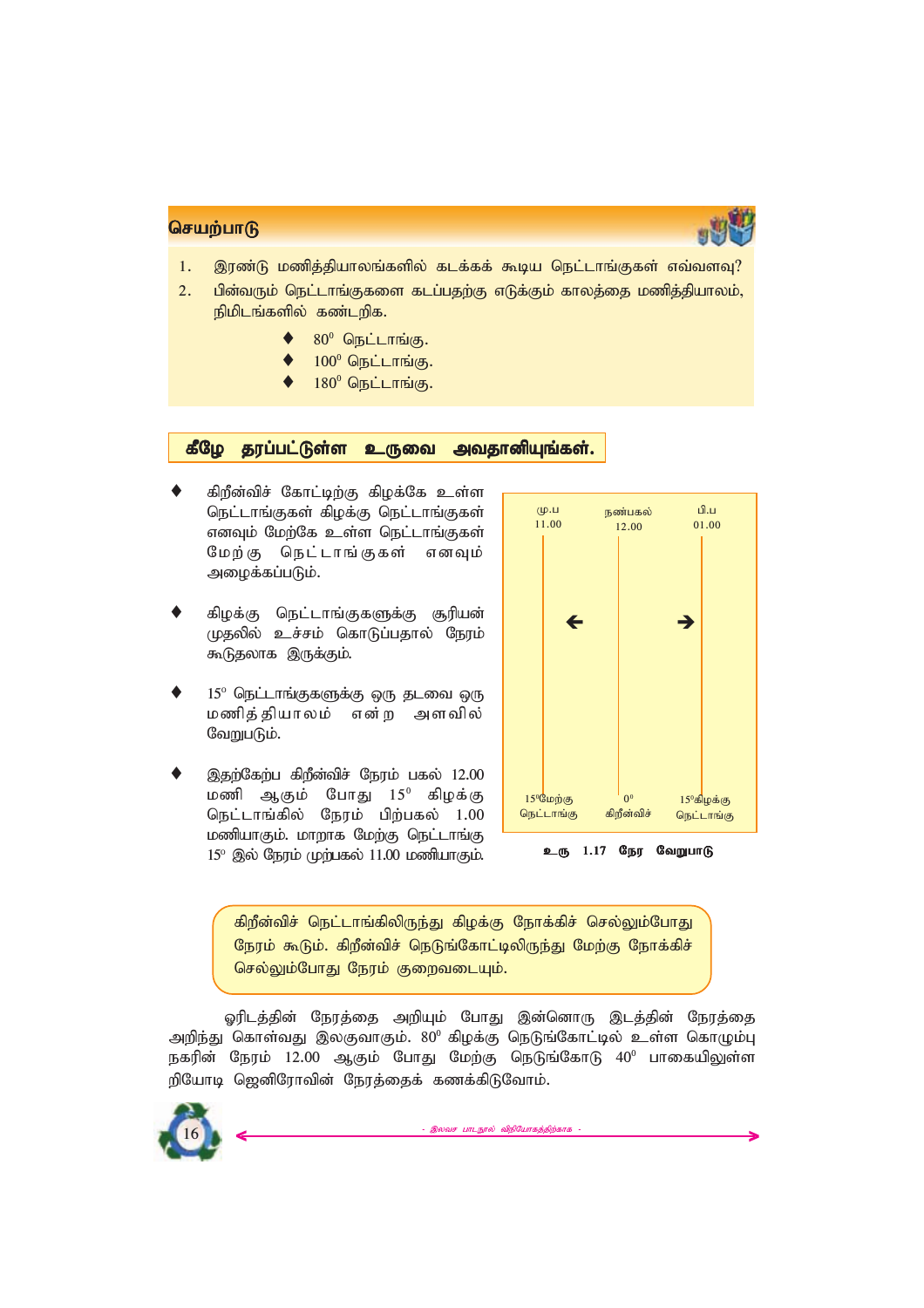| கொழும்பு நேரம்                             |         | = நண்பகல் 12.00 மணி                   |
|--------------------------------------------|---------|---------------------------------------|
| தென் அமெரிக்காவின் றியோடிஜெனிரோ            |         |                                       |
| அமைந்துள்ள இடம்                            |         | $=$ 40 <sup>0</sup> மேற்கு நெட்டாங்கு |
| கொழும்பிலிருந்து கிறீன்விச் நெட்டாங்கு     |         | $=$ 80 <sup>o</sup>                   |
| கிறீன்விச் கோட்டிலிருந்து றியோடி           |         |                                       |
| ஜெனிரோ அமைந்துள்ள இடத்தின்                 |         |                                       |
| நெட்டாங்கு                                 |         | $= 40^{\circ}$                        |
| கொழும்பிலிருந்து மேற்கு                    |         |                                       |
| நெட்டாங்கு அளவு 40 <sup>0</sup> வரை        |         |                                       |
| உள்ள நெட்டாங்குகளின் தொகை                  |         | $= 80^0 + 40^0$                       |
|                                            |         | $= 120^{\circ}$                       |
| $1^0$ நெட்டாங்கை கடப்பதற்கான நேரம்         |         | $=$ 4 நிமிடங்கள்                      |
| $120^{\circ}$ நெட்டாங்கை கடப்பதற்கான நேரம் | $=$     | $120 \times 4$                        |
|                                            | $=$ $-$ | 480 நிமிடங்கள்                        |
|                                            |         | $=$ 480 நிமிடங்கள்                    |
|                                            |         | 60                                    |
|                                            |         | = 8 மணித்தியாலயங்கள்                  |

றியோடி ஜெனிரோ கொழும்பிலிருந்து மேற்குப் பக்கத்திலுள்ள நெட்டாங்கில் அமைந்திருப்பதால் நாங்கள் கொழும்பில் உள்ள நேரத்திலிருந்து கடக்கும் நேரத்தைக் கழிக்கவேண்டும். இப்போது நேரம் என்ன?

 $p$ <mark>நிவேதிகா : எனக்குத்தெரியும் டீச்சர்! 12.00 மணியிலிருந்து 8 மணித்தியாலங்களைக்</mark> கழித்தல் வேண்டும். எனவே றியோடி ஜெனிரோவின் நேரம் அதிகாலை 4.00 மணி ஆகும்.

> இரண்டு இடங்களின் நேரத்தைக் கணக்கிடும் போது குறிப்பிடப்படும் நாட்டிலிருந்து கிழக்குப் புறமாக உள்ள நாடெனின் நேரத்தைக் கூட்டுதல் வேண்டும். மாறாக மேற்குப் புறத்திலுள்ள நாடெனின் கடக்கும் நேரத்தைக் கழித்தல் வேண்டும் என்று ஆசிரியர் மேலும் விளக்கமளித்தார்.

# **செயற்பாடு**



- 1. உலக தேசப்படத்தை பிரதி செய்யுங்கள்.
- 2. தேசப்படம் 1.1 இல் காட்டப்பட்டுள்ள நெட்டாங்குகளின் நேரத்தைக் கணிப்பிட்டு **மணிக்கூட்டில் அந்நேரத்தைக் காட்டுங்கள்.**
- 3. கிறீன்விச் கோட்டிலிருந்து கிழக்குப்புற நெட்டாங்குகள், மேற்குப்புற நெட்டாங்குகள் என்பவற்றை சரியாக இனங்காண்க.
- 4. தேசப்படத்தை ஆதாரமாகக் கொண்டு மொஸ்கோ, வன்கூவா், சிட்னி, புவனர்ஸ் அயர்ஸ், நைரோபி என்ற நகரங்களை ஊடறுத்துச் செல்லும் நெட்டாங்குகளைக் கண்டு பிடியுங்கள். இப்போது இலங்கையின் நேரம் என்ன? இந்நேரத்துக்கேற்ப அந்நாடுகளின் நேரத்தை கணக்கிட்டுப் பாருங்கள்.

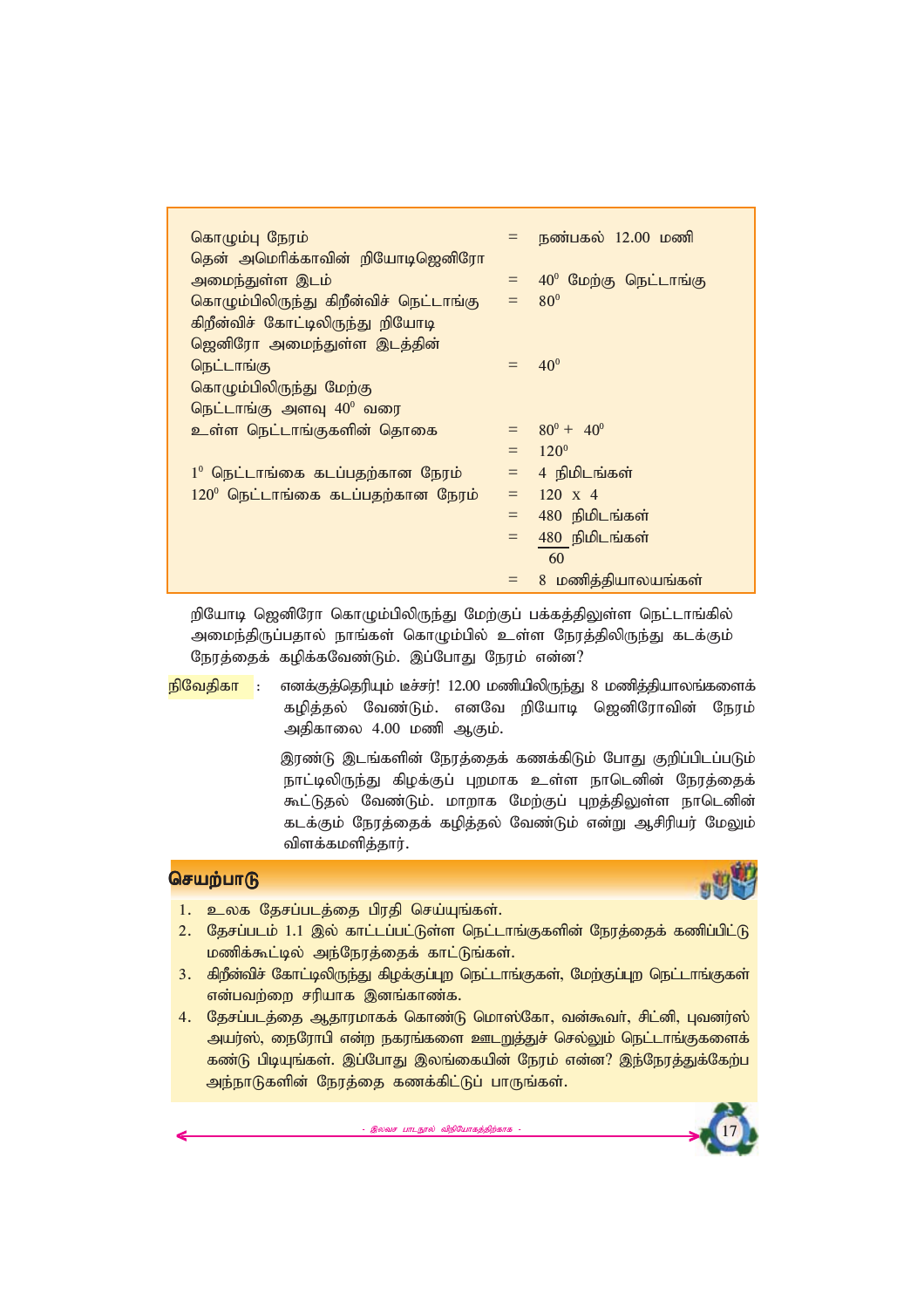

தேசப்படம் 1.1 நெட்டாங்குகளுக்கேற்ப நேரம்

நெட்டாங்கு ஒவ்வொன்றுக்கும் ஏற்றவாறு நாம் கண்டுகொள்வது ஓரிடத்தின் நேரம் எனப்படும்.

# *epak Neuk; epak Neuk; epak Neuk;*

- <mark>ஆசிரியர் : உ</mark>லகில் சில நாடுகள் பல நெட்டாங்குகளுக்கு இடையில் ப<del>ரந்த</del>ிருப்பதால் நேரமும் வேறுபடும் தன்மை காணப்படுகிறது. இவ்வாறு ஒரு நாட்டினுள் பல நேரங்களைப் பயன்படுத்துவது நிர்வாக நடவடிக்கைகளுக்கு தடைகளை ஏற்படுத்தும். எனவே நியம நேர வலயங்களை நாடுகள் பயன்படுத்தி வருகின்றன.
- <mark>சுவஸ்திகா</mark>: இப்படியான நியம நேர வலயங்களை எவ்வாறு தீர்மானிக்கின்றார்கள்?
- <mark>ஆசிரியர் :</mark> 15<sup>0</sup> நெட்டாங்குகளுக்கு ஒரு மணித்தியாலம் அளவு வேறுபடுவதால் 15<sup>0</sup> நெட்டாங்கு இடைவெளியில் 24 பிரிவாக உலகம் பிரிக்கப்பட்டுள்ளது. அந்த அலகே 'நேரவலயம்' எனப்படுகிறது. அந்நேர வலயத்தின் நடு நெடுங்கோட்டை அடிப்படையாகக் கொண்டு நியம நேரம் கணக்கிடப்படுகிறது.
- $\overline{r}$ ர்மிளா : டீச்சர், எமது நாடு சிறியதாயினும் நெட்டாங்குகள் 80<sup>0</sup> உம் 81<sup>0</sup>உம் நாட்டை ஊடறுத்து காணப்படுகின்றன. எனவே கொழும்பைவிட திருகோணமலையை அண்டிய பகுதிகளின் நேரம் 4 நிமிடங்களால் வேறுபடும் அல்லவா?
- <mark>ஆசிரியர் :</mark> ஆம் மகளே! எனினும் 82 $^{10}_{\rm Z}$  நெட்டாங்கிலுள்ள சென்னை நகரின் நேரமே முழு நாட்டிற்கும் பயன்படுத்தப்படும் நேரமாகும்.

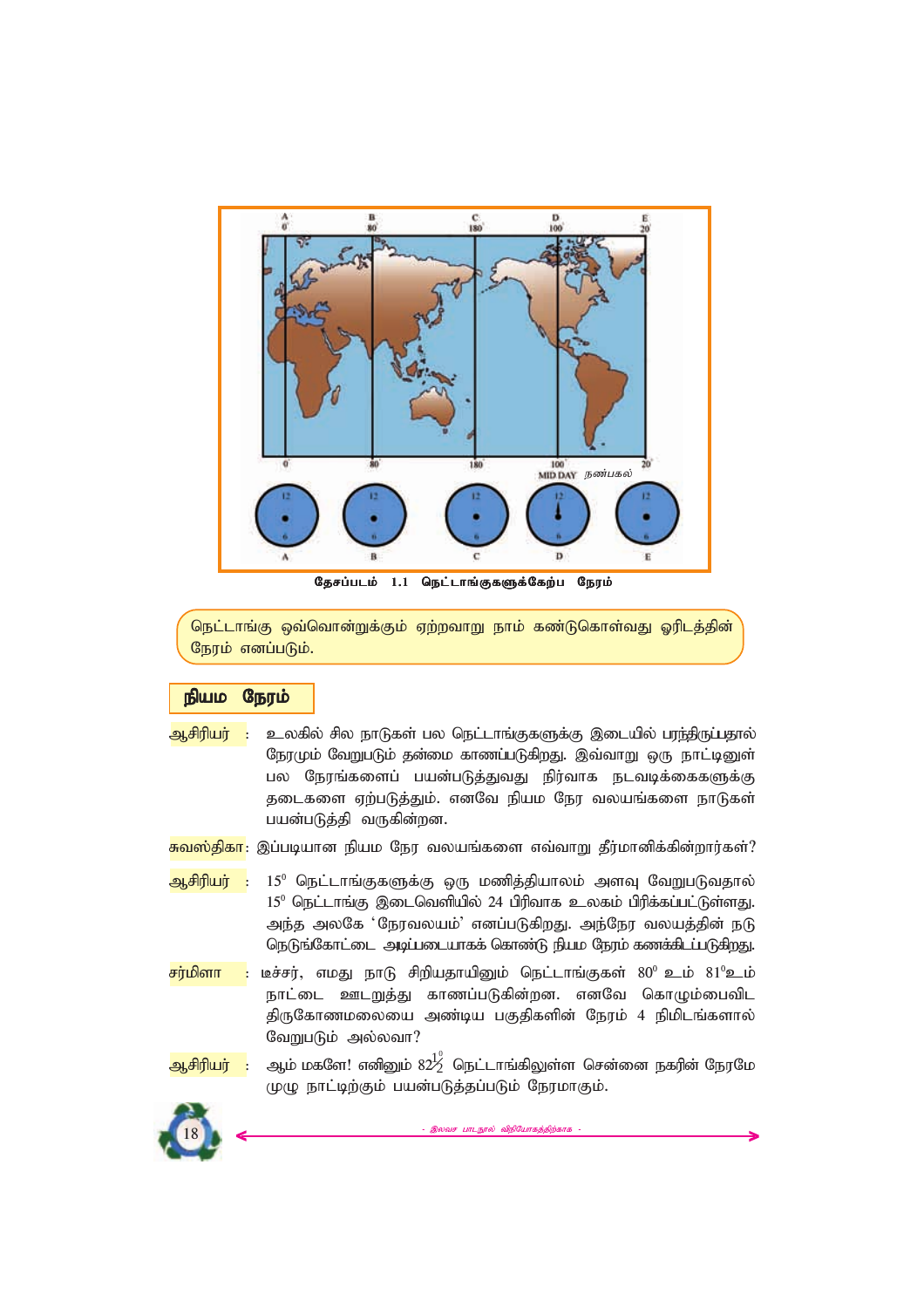

தேசப்படம் 1.2 நியமநேரவலயம்

படத்தை (1.2) நன்கு அவதானியுங்கள். இலங்கை எந்த நேர வலயத்துள் உள்ளது என கண்டுபிடியுங்கள்.

<mark>வர்ஷா |</mark> : இலங்கை ஐந்தாவது வலயத்தில் காணப்படும் நெட்டாங்கு 75<sup>0</sup>க்கும் ஆறாவது வலயத்தில் காணப்படும் நெட்டாங்கு 90<sup>0</sup> க்கும் இடையில் உள்ள**கு**ட

<mark>அஸ்வேதன்</mark> : இவ்வலயத்தின் நடுநெட்டாங்கு 82 $\frac{1}{2}^{\circ}$  ஆகும்.

эцэлгөлдд

\n
$$
\left[\frac{75^0 + 90^0}{2} = \frac{165^0}{2}\right] \cdot 82 \frac{1}{2}^0 \cdot \text{ or } \text{g}
$$
\nбөг

дылгайдэлгөлгөлдд

கணக்கிடப்படும். இந் நெட்டாங்கு சென்னை நகரத்தினை ஊடறுத்துச் செல்கின்றது.

<mark>ஆசிரியர் : சென்னையின் நேரமே இவ்வலயங்களின் நியம நேரமாகும். இலங்கை</mark> இருப்பதும் சென்னை வலயத்திலாகும். இதனால் இந்நேரமே ை — பாத்திருந்து *வானி நே*ரமாகும். 82 $\frac{1}{2}$ தெட்டாங்கைக் கடக்க எடுக்கும் நேரம் 5 மணி 30 நிமிடமாகும். இலங்கையின் *Neuj;ijf; fzf;fpLk;NghJ fpwPd;tpr; Neuj;Jld; 5 kzp 30* நிமிடத்தைக் கூட்டிக்கொள்ள வேண்டும். இவ்வாறாக ஒவ்வொரு நாட்டினதும் நியம நேர வேறுபடுவதனைக் காணலாம். இதற்கேற்ப நாடுகளில் நிர்வாக நடவடிக்கைகள், மனிதர்களின் நாளாந்த  $n_{\rm E}$ வடிக்கைகள் என்பன இடம் பெறுகின்றன. நடுநெட்டாங்கு  $135^{\rm o}$ இல் அமைந்துள்ள ஜப்பான், அவுஸ்திரேலியா போன்ற நாடுகள் தமது நாளாந்த நடவடிக்கைகளை மேற்கொள்ளும் போது பகல் இரவு வேறுபாட்டுக்கு அமைய நேரத்தைக் கூட்டிக் கொண்டு உச்சப்பயனைப் பெறுகின்றன.

நேரம் வேறுபடுவது போன்று உலகின் நாள்களும் வேறுபடுகின்றன.

இலவச பாடநூல் விநியோகத்திற்காக



*19*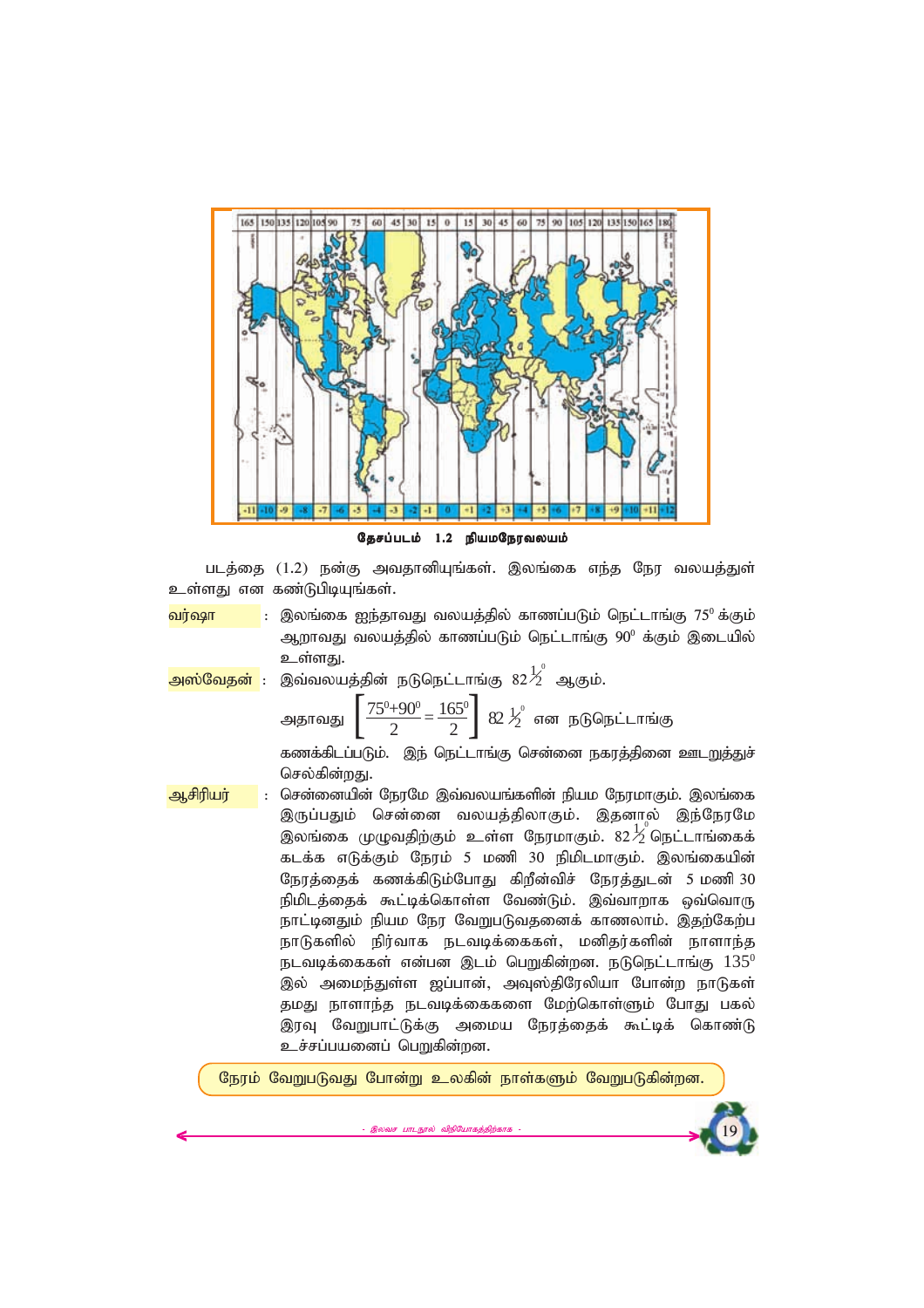சர்வதேச தேதிக்கோடு 180<sup>0</sup> நெட்டாங்கை *mbg;gilahff; nfhz;L jahupf;fg;gl;Ls;sJ. 180<sup>0</sup> nel;lhq;iff; flf;f vLf;Fk; Neuk; (180<sup>0</sup>*x 4 = 720*)* 12 மணித்தியாலங்கள் ஆகும். சர்வதேசதிகதிக் கோட்டின் இருபக்கமும் நாள் ஒன்று கூடும் அல்லது குறையும். கிழக்கு நெட்டாங்கு 178º,179º களிலுள்ள நகரத்தில் உள்ள ஒருவருக்குரிய நாள் ஞாயிற்றுக்கிழமை எனில் அந்நாளிலேயே அவர் மேற்கு நெட்டாங்கில் 179<sup>0</sup> இலுள்ள நகரத்திற்கு செல்வதற்கு சர்வதேசதேதிக் கோட்டை தாண்டிச் சென்றால் அவருக்கு அத்தினம் சனிக்கிழமை ஆகும்.

 $\Omega$ ருவர் கிழக்கு நெட்டாங்கிலிருந்து சர்வதேசதிகதிக் கோட்டைத் தாண்டி மேற்கு நெட்டாங்கை நோக்கிப் பயணம் செய்வாராயின் ஒரு நாளைக் கமிக்க வேண்டும். மேற்கு நெட்டாங்கிலிருந்து சர்வதேசதிகதிக் கோட்டைத் தாண்டி கிழக்கு நெட்டாங்கு நோக்கி பயணம் செய்வாரெனில் ஒருநாளைக் கூட்டிக் கொள்ளுதல் வேண்டும்.





<mark>மாணவர் ஆய்வு</mark>

இலங்கை பங்குபற்றும் சர்வதேச மகாநாடுகள், விளையாட்டுப் போட்டிகள் தொடர்பாக அவதானித்து அவை நடைபெறும் நகரங்களையும் அவற்றின் நேரத்தையும் அறிந்து கொள்ளுங்கள். அந்நேரத்தை இலங்கை நேரத்துடன் *xg;gpl;Lg; ghUq;fs;.*

#### புவிச்சுற்றுகை

புவி தனது அச்சில் தன்னைத்தானே சுற்றிக் கொண்டு சூரியனையும் சுற்றி வருதல் புவிச்சுற்றுகை எனப்படும். அப்பயணப்பாதை புவி ஒழுக்குப் பாதை என்பர். இது நீள்வட்ட வடிவமானது. புவி தனது ஒழுக்கில் சூரியனைச் சுற்றிவர எடுக்கும் காலம் 365 நாள்கள் 6 மணித்தியாலங்கள் ஆகும். இந்த 6 மணித்தியாலங்கள் சேர்ந்து நான்கு ஆண்டுகளுக்கு ஒரு முறை எங்களுக்கு 366 நாள்கள் கொண்ட லீப் வருடம் எற்படுகின்றது.

புவிச்சுற்றுகையைக் காட்டும் உருவை நன்கு அவதானிக்குக. ஒவ்வொரு காலப்பகுதியிலும் சூரியன் வெவ்வேறு அகலக்கோடுகளில் நேராக உச்சம் கொடுக்கும் விதத்தினை நீங்கள் கண்டு கொள்ளலாம்.

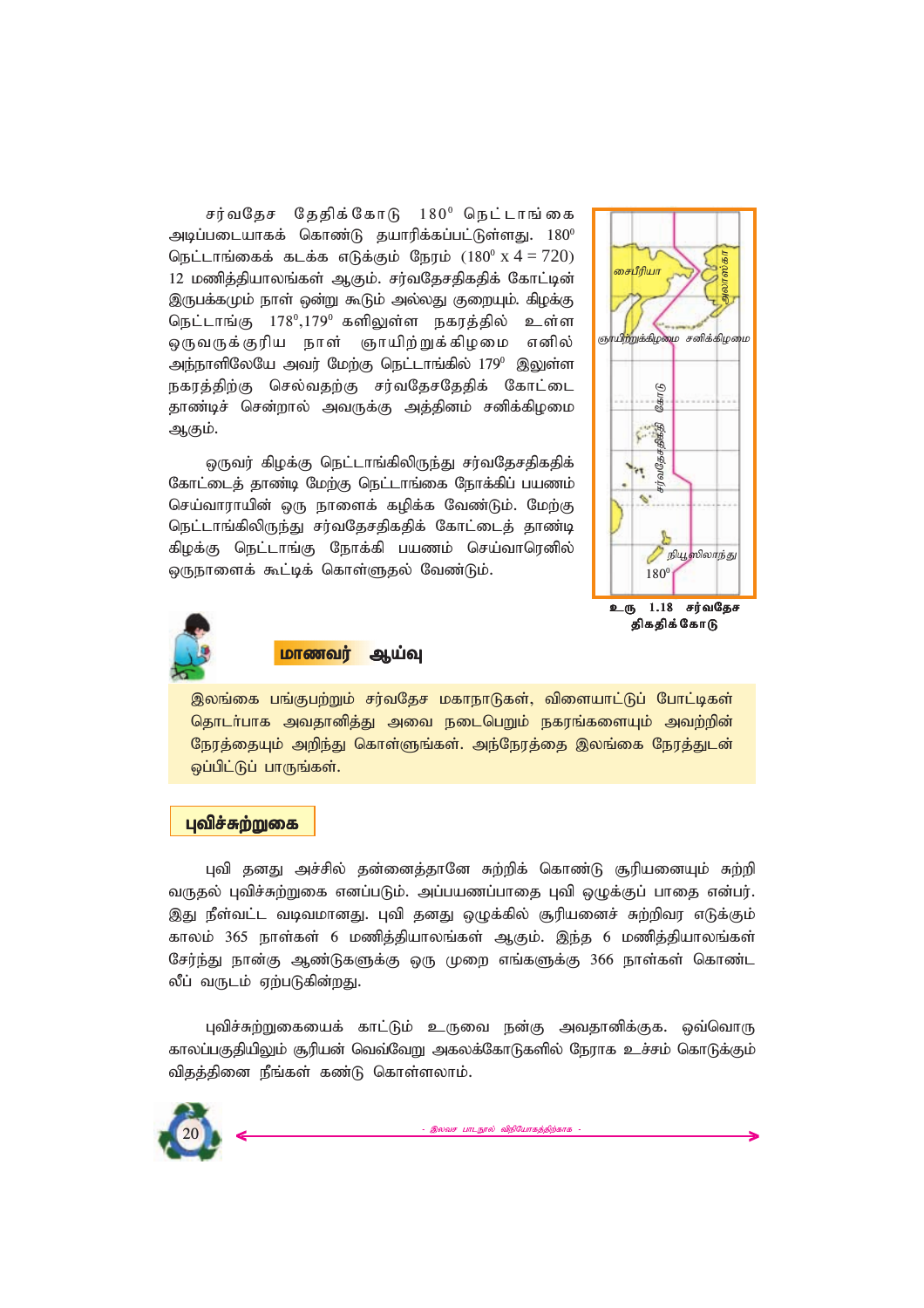

உரு 1.19 புவிச்சுற்றுகை

புவி சூரியனைச் சுற்றி வருவதால் ஆண்டின் வெவ்வேறு காலப்பகுதியில் *tltiuf;Nfhsk;> njd;diuf;Nfhsk; vd;gtw;wpy; gUtfhyq;fs; Vw;gLk;* விதத்தினைக் காணலாம். உதாரணமாக ஜுன் 21 ஆம் திகதி கடகக் கோட்டில் சூரியன் உச்சம் கொடுக்கும்போது வடவரைக் கோளத்தில் கோடையும் தென்னரைக்கோளத்தில் மாரிகாலமும் நிகழும். இவ்வாறே ஆண்டின் ஏனைய காலப்பகுதியில் ஒவ்வொரு அரைக்கோளத்திலும் பருவகாலங்கள் ஏற்படும் விதத்தினை அறிந்து கொள்ளுங்கள்.

புவியானது தன்னைத்தானே சுற்றிக் கொண்டு நீள்வட்டப்பாதையில் சூரியனைச் *Rw;wpg; gazk; nra;tjhy; tltiuf;Nfhsk;> njd;diuf;Nfhsk; vd;gtw;wpy;* சூரியன் உச்சம் கொடுக்கும் விதம் வேறுபடும். இதனை உரு 1.19 அவதானித்து அறிந்து கொள்ளுங்கள். சூரியன் உச்சம் கொடுக்கும் எல்லை வடக்கே கடகக் கோடும், தெற்கே மகரக்கோடும் ஆகும்.

சூரியனின் உச்சம் வடக்கில் கடகக் கோடு வரையும், தெற்கில் மகரக் கோடு வரையும் மட்டுப்படுத்தப்பட்டதாக உள்ளது.

புவி சூரியனைச் சுற்றி வருவதால் உலகில் பருவகால வேறுபாடுகள் ஏற்படுகின்றன.

இலவச பாடநூல் விநியோகத்திற்க

*21*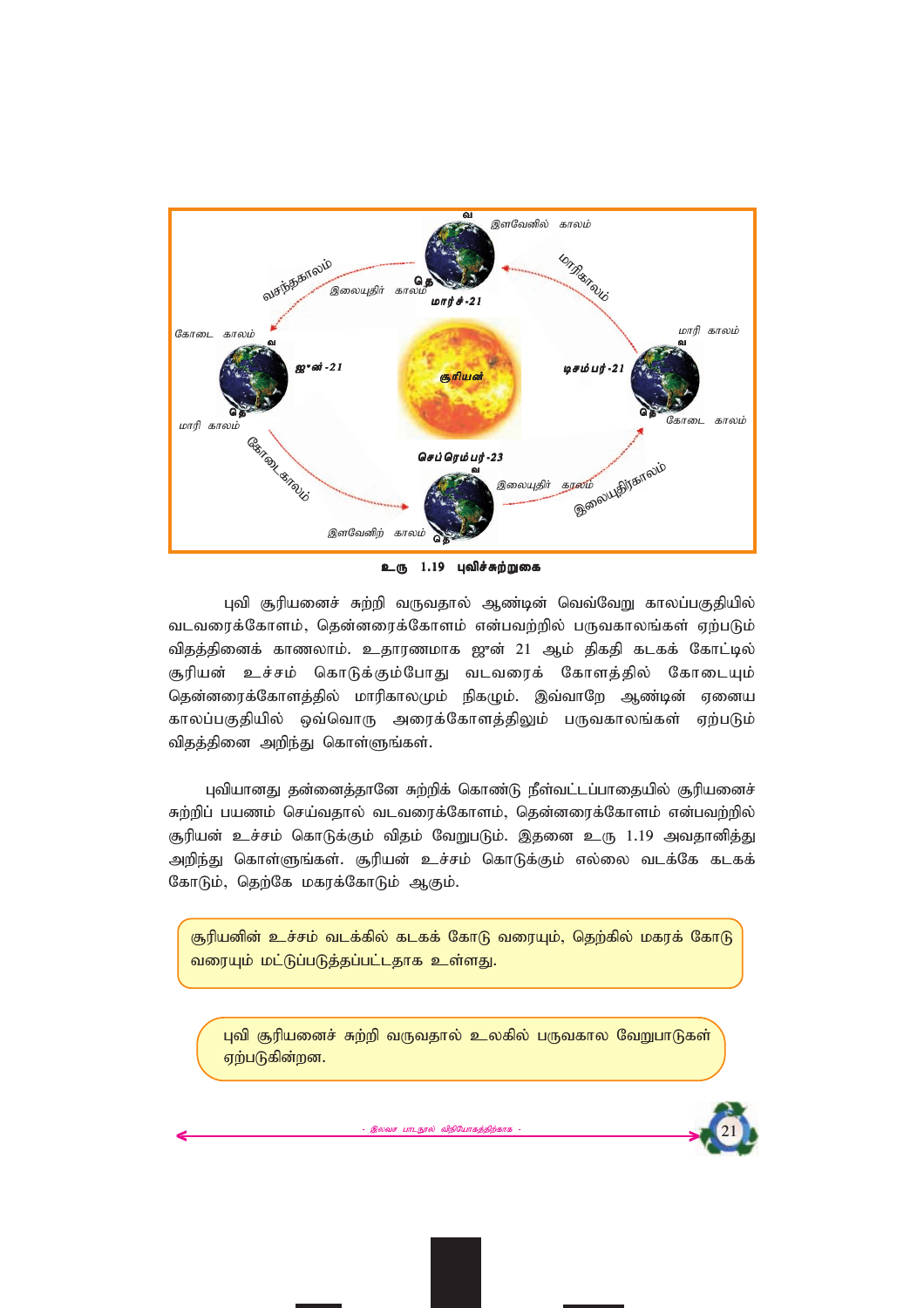

சூரியன் கடக மற்றும் மகரக் கோட்டில் உச்சம் கொடுத்தல் சூரியகணநிலை காலம் என்றும் சூரியன் மத்திய கோட்டில் **உச்சம்** கொடுத்தல் சமவிராக் காலம் என்றும் அழைக்கப்படும்.

# **செயற்பாடு**



- 1. உரு 1.20 இனை பிரதி செய்க. அதில் இலக்கமிடப்பட்டுள்ள அகலாங்குகளின் *ngau; Fwpg;gpl;L> ngWkhdj;ijAk; fhl;Lf.*
- 2. புவிச்சுற்றுகை உருவை ஆதாரமாகக் கொண்டு முக்கிய நான்கு பருவ காலங்களையும் குறிப்பிடுக.
- 3. சூரியன் உச்சம் கொடுக்கும் அகலாங்குகளுக்கு ஏற்ப வடவரைக் கோளம், தென்னரைக்கோளம் என்பவற்றில் பருவகாலங்கள் வேறுபடும் விதத்தினை விளக்குக.
- 4. சூரியன் கடகக்கோட்டிற்கும், மகரக்கோட்டிற்கும் நேராக உச்சம் கொடுக்கும் நாட்களைக் குறிப்பிடுக.
- 5. சூரியன் மத்திய கோட்டில் நேராக உச்சம் கொடுக்கும் நாட்கள் எவை?
- 6. வடவரைக்கோளத்தில் கோடைப்பருவம் எம்மாதங்களில் நிலவுகின்றது?
- 7. உரு 1.21, 1.22 இல் காட்டப்படும் தகவல்கள் உள்ளடங்கும் விதத்தில் *nghUj;jkhd ml;ltiz xd;iwj; jahupf;Ff.*





உயிரினங்கள் நிலைத்திருப்பதற்கும், தாவரங்களின் வேறுபாட்டிற்கும் பருவகாலங்கள் பெருமளவில் செல்வாக்குச் செலுத்துகின்றன.

மத்திய கோட்டுப் பிரதேசங்களில் பருவகாலங்களைத் தெளிவாக காண முடியாது. ஆனால் இடை, உயர் அகலாங்குப் பிரதேசங்களில் பருவகால வேறுபாடுகளை முனைப்பாகக் காணலாம்.

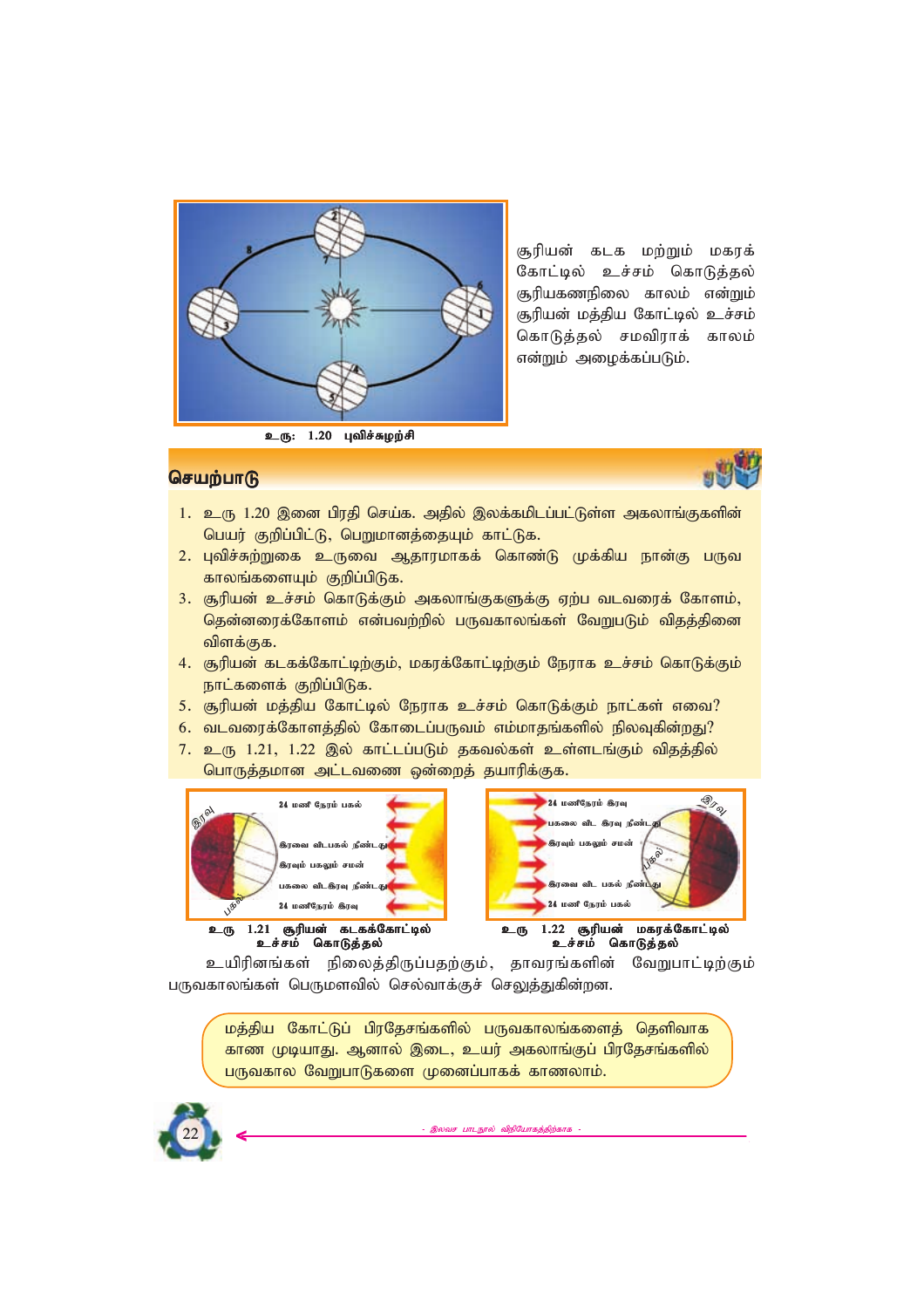பருவகால வேறுபாடுகள் தாவரங்களிலும், மக்களின் வாழ்க்கை முறைகளிலும் *ngUksT nry;thf;Fr; nrYj;Jfpd;wd.*

பருவகாலங்கள் நான்கிலும் சூழலில் முனைப்பான சில அம்சங்களைக் காணலாம். அதாவது பருவகாலங்களுக்கேற்ப மனித நடவடிக்கைகளும் வேறுபடும். விவசாய நடவடிக்கைகள், (பயிர் செய்கை, கால்நடை வளர்ப்பு) குடியிருப்புக்களின் இயல்பு, உணவு, உடை, விளையாட்டு அனைத்தும் பருவகாலங்களுக்கேற்ப *khw;wkiltjid mtjhdpj;jpUg;gPu;fs;.*

- *gapu;r; nra;if - gUtfhyq;fSf;Nfw;g gapu;fs; NtWgLk;.*
- ஆடை கோடைகாலத்தில் வெப்பம் அதிகமாயிருப்பதனால் பருத்தி உடைகளும், குளிர்காலத்தில் குளிரைத் தாக்குப்பிடிக்கக் கூடியதும், உடல் முழுதும் மூடக்கூடியதுமான கம்பளி ஆடைகளும் பயன்படுத்தப்படுகின்றது.
- விளையாட்டு கோடையில் மென்பந்து, குளிர்ந்த பனிக்காலத்தில் பனிச்சறுக்கல் விளையாட்டுக்களும் விளையாடப்படுகின்றது.

#### கோடை காலம்

இக்காலப் பகுதியில் வெப்பம் அதிகம். தாவரங்கள், தானியப் பயிர்கள் என்பன வளர்ச்சியடையும். இங்கு நீண்ட பகலும், குறுகிய இரவும் காணப்படும். ஜுன் 21 இல் வடவரைக் கோளத்திலும், டிசம்பர் 22 இல் தென்னரைக் கோளத்திலும் கோடை காலம் ஆரம்பமாகும்.



உரு 1.23 கோடை காலம்



உரு 1.24 இலையுதிர் காலம்

#### *,iyAjpu; fhyk; ,iyAjpu; fhyk; ,iyAjpu; fhyk;*

இலவச பாடநூல் விநியோகத்திற்காக

*ntg;gk; gbg;gbahff; FiwtilAk;.* இப்பருவகாலம் ஆரம்பமாக மரங்களின் இலைகள் கீழே விழ ஆரம்பித்துவிடும். சூழலானது வரண்டதாகக் காணப்படும். வடவரைக் கோளத்தில் செப்ரெம்பர் 23 இலும் தென்னரைக் கோளத்தில் மார்ச் 21 இலும் இலையுதிர் காலமாகும். இப்பருவத்தில் சமவிராக்காலம் உருவாகும்.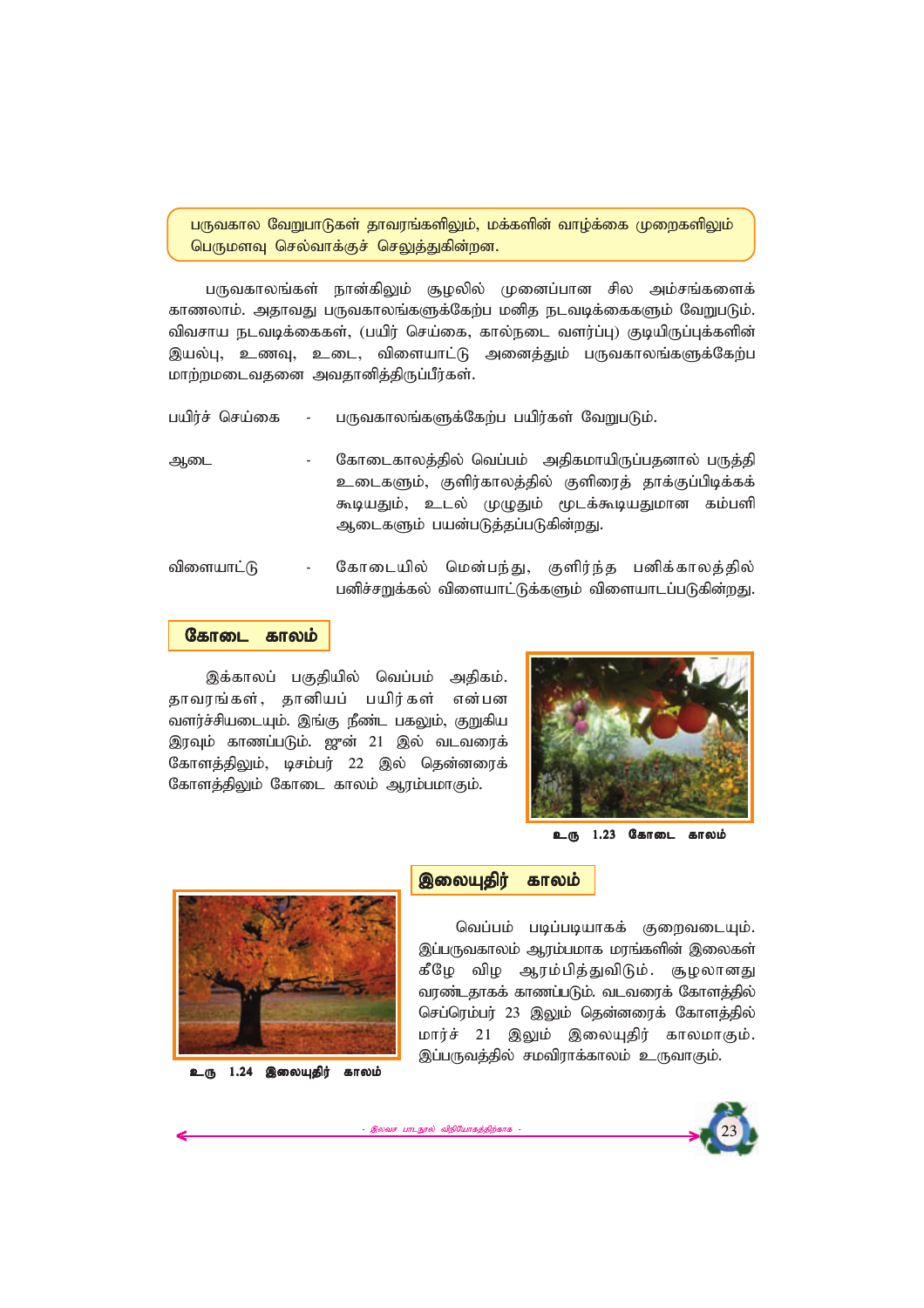#### *khup (Fsph;) fhyk; fhyk; khup (Fsph;) fhyk;*

இப்பருவத்தில் வெப்பநிலை குறைவாகக் காணப்படும். அதிக குளிர் நிலவும். சூழல் முழுவதும் பனியால் மூடப்பட்டு வெண்மையாகக் காட்சி தரும். டிசம்பர் 22 இல் வடவரைக் கோளத்திலும், தென்னரைக் கோளத்தில் ஜுன் 21 இலும் மாரி காலம் ஆரம்பமாகும்.





#### *,sNtdpy; fhyk; ,sNtdpy; fhyk;*

வெப்பம் படிப்படியாக அதிகரிக்கும். மரங்களில் தளிர்கள், பூக்கள் என்பன தோன்றத் தொடங்கும். வடவரைக்கோளத்தில் மார்ச் 21 இல் இளவேனில் பருவம் *Muk;gkhf njd;diuf; Nfhsj;jpy; nrg;lk;gu; 23* இல் இப்பருவம் ஆரம்பமாகும். நான்கு பருவ **மாறுபாட்டுக்கேற்ப மானிடநடவடிக்கை வேறுபடுகின்றது.** 

அந்தவகையில் விவசாய நடவடிக்கைகள் மாறுபடுகின்றது.

#### *செ*யற்பாடு



- 1. பருவகால வேறுபாடுகளை எடுத்துக் காட்டும் விதத்தில் அழகிய வர்ணங்களிலான சித்திரங்கள் கொண்ட நாட்காட்டி ஒன்றைத் தயாரிக்க.
- 2. நான்கு பருவகாலங்களின் செல்வாக்குக்கு அமைய மனித நடவடிக்கைகள் <u>இடம்பெறுவதைக் காட்டும் விதத்திலான சுவரொட்டி ஒன்றைத் தயாரிக்குக.</u>

#### புவியின் கட்டமைப்பு

ஆசிரியர் வகுப்பறையினுள் மாதிரிப் பூகோளம் ஒன்றை எடுத்துக் கொண்டு நுழைந்தார். தரம் 7ல் புவியின் வடிவம், சமுத்திரங்கள், கண்டங்கள், அகலாங்குகள், நெட்டாங்குகள் பற்றி கற்றுக் கொண்ட பிள்ளைகள் தாம் வாழும் புவியின் கட்டமைப்பைப்பற்றி அறிந்து கொள்ள ஆவலோடு காத்திருந்தனர்.

*Mrpupau; khztu;fspd; Kd;dwpit kPl;Lk; gapw;rpapy; <Lgl;lhu;.*

- <mark>ஆசிரியர் : சோப</mark>னா, மாகிரிப் பூகோளக்கில் எந்த நிறம் பெருமளவில் காணப்படுகிறது?
- <mark>சோபனா |</mark> : நீல நிறம் டீச்சர். நீல நிறத்தில் உள்ளவை சமுத்திரங்கள் தானே.

<mark>ஆசிரியர் : மி</mark>கவும் சரி. எங்கள் புவியில் 71% மானது நீரினால் மூடப்பட்டு உள்ளது. நீரினால் மூடப்படாத எஞ்சிய பகுதி 29% மாகும். இப் பகுதியில் உள்ளன யாவை?

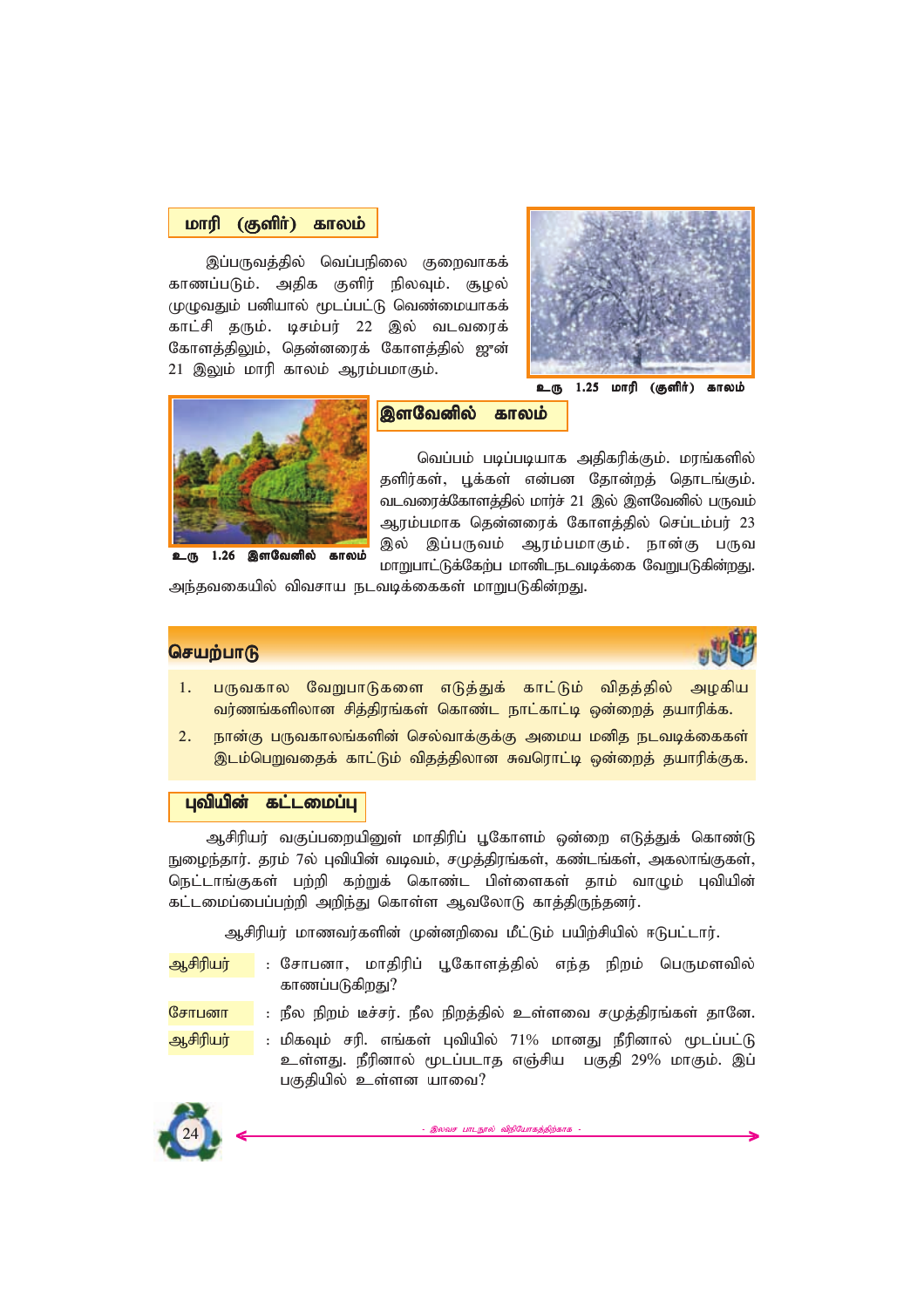<mark>மொறைமட்</mark> : டீச்சர், அப்பகுதியில் பரந்த நிலப்பரப்புகள் உள்ளன. அவற்றை ்கண்டங்கள் என அழைப்பர். நாங்கள் சென்ற ஆண்டு எமது வகுப்பில் உலகப் படத்தில் கண்டங்களைக் குறித்துப் பெயர்களை எழுதினோம்.

<mark>ஆசிரியர் : பிள்ளைகளே, உங்களுக்கு ஏழாம் வகுப்பில் கற்ற விடயங்கள்</mark> நினைவில் உள்ளன. எமது புவியில் நீரினால் மூடப்பட்ட பகுதி நீர்க்கோளம் என அழைக்கப்படுகின்றது. தரைப்பகுதி நிலக்கோளம் *எ*னப்படுகிறது. பிள்ளைகளே நீங்கள் காற்றில் மாஞ்செடி கொடிகள் அசைவதைக் கண்டிருக்கிறீர்கள் அல்லவா? காற்று எங்கள் உடம்பில் படுகின்ற போது அதை நாம் உணரக்கூடியதாக உள்ளது அல்லவா? நிஷா, காற்று என்றால் என்ன? எனக் கூறுங்கள்.

 $\frac{1}{2}$  **நிஷா : அங்குமிங்கும் வளி அசைகின்ற போது காற்று என அழைக்கப்படுகிறது.** 

- <mark>ஆசிரியர் : பிள்ளைகளே! இப்போது எங்களைச் சுற்றி வளி காணப்படுகிறது</mark> என்பது விளங்குகின்றதுதானே. வளி இல்லையேல் உயிர் வாழ முடியாது. எங்கள் புவிக் கோளக்கைச் சுற்றி வளிக் கோளம் உள்ளது. இவ் வளிக்கோளமே சூரியனின் அதிக வெப்பத்திலிருந்து எங்களைப் பாதுகாக்கின்றது. மேலும் வளிமண்டலத்திலுள்ள ஒட்சிசன் வாயுவையே நாங்கள் சுவாசிக்கின்றோம். பிள்ளைகளே மேசையிலுள்ள இம்மாதிரிக் கோளத்தில் வளிமண்டலத்தைக் காட்ட முடியுமா?
- <mark>சுமதி :</mark> வளிக்கோளம் புவியைச் சுற்றியே காணப்படுகிறது. அதைக் காட்ட முடியாது. எனினும் நாங்கள் உணர்ந்து கொள்ள முடியும்.
- <mark>ஆசிரியர் : மிகவும் சரி. இது போலவே வேறும் பல விடயங்கள் தரைமேற்பரப்பில்</mark> காணப்படுகின்றன. எங்கள் பாடசாலையைச் சுற்றியுள்ள பகுதியை அவதானித்துப் பாருங்கள்.
- <mark>கலீல் : மரங்கள் காணப்படுகின்றன. தரையில் மண்படை காணப்படுகிறது.</mark> *kz;zpy; kz;GO> vWk;G Nghd;w Ez;Zapu;fs; cs;sd.*
- ்<mark>சிந்து , அம</mark>ை : டீச்சர் நாங்கள் ''யால'' என்ற இடக்குக்குப் போனோம். அங்கு வனவிலங்குகள் பலவற்றைக் கண்டோம்.
- <mark>ஆசிரியர் : நீங்கள் பவியைப் பற்றி ஏராளமான விடயங்களை அறிந்திருக்கிறீர்கள்.</mark> பவியில் மட்டுமே மாங்கள், விலங்குகள் போல நாங்களும் உயிர் வாழ்கிறோம். இவ்வாறு உயிர் வாழ வளியும், நீரும் அவசியமாகும். பிள்ளைகளே, இப்புவியில் உள்ள தாவரங்கள், உயிரினங்கள் விலங்குகள் என்பவற்றை நாம் உயிர்க்கோளம் எனக் கூறுகிறோம்.

*vq;fs; Gtpapd; fl;likg;G ,e;j ehd;F Nfhsq;fisAk; nfhz;like;jjhf* உள்ளது. இப்போது புவியின் நான்கு கோளங்களையும் கூறுங்கள் பார்க்கலாம்.

- நீர்க்கோளம்.
- கற்கோளம். (நிலக்கோளம்)
- வளிக்கோளம்.
- *capu;f;Nfhsk;.*

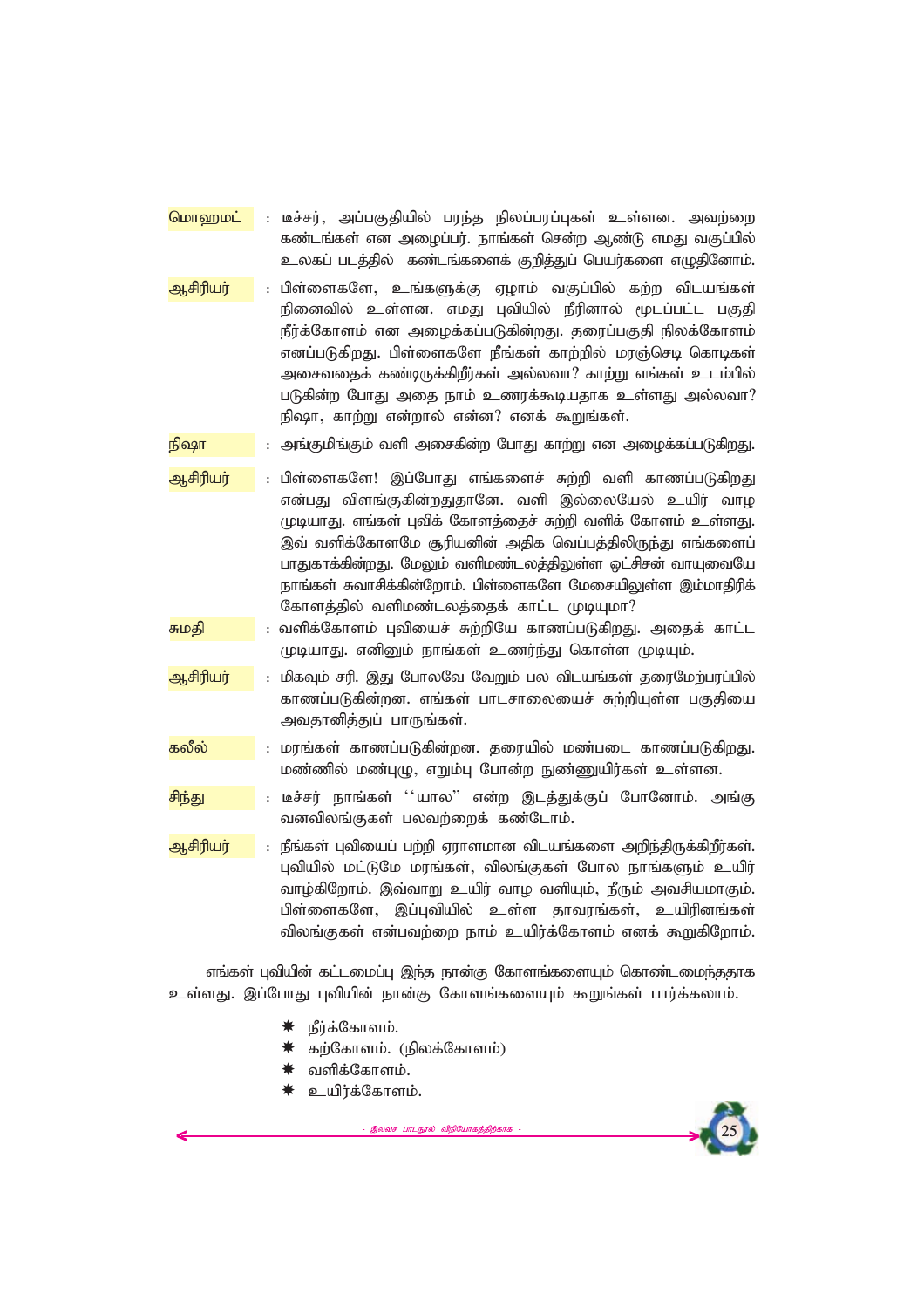இந்த நான்கு கோளங்களினாலும் புவி அமைந்துள்ள போதும் இவை ஒன்றொடொன்று தொடர்புடையனவாக விளங்குகின்றன.

<u>நீர்க்கோளம், கற்கோளம், வளிக்கோளம், உயிர்க்கோளம் என்று தெளிவாக</u> அடையாளம் காணக்கூடிய நான்கு பகுதிகளைக் கொண்டமைந்தது புவியாகும்.

# **செயற்பாடு**



**மாணவர்களைக் குழுக்களாக்கி பாடசாலைத் தோட்டம், வீட்டுத்தோட்டம்** அல்லது சுற்றுப்புறத்தில் உள்ள சூழலை நன்கு அவதானித்து அவ்விடங்களில் <mark>உள்ள விடயங்களைக் கண்டு கொள்ளச் செய்யுங்கள்.</mark> (மலைத்தொடர்கள், ஆறுகள், நீர்வீழ்ச்சி, வானத்தில் முகில்கள், செடிகள், கொடிகள், மரங்கள், விலங்குகள் என்பவை) இவற்றை உள்ளடக்கும் விதத்தில் சித்திரம் ஒன்றை வரைந்து அதில் புவியின் கட்டமைப்பு அமைந்துள்ள நான்கு கோளங்களின் பெயர்களையும் பொருத்தமான இடங்களில் எழுதி இவற்றுக்கிடையிலான தொடர்பினை வகுப்பறையில் கலந்துரையாடுக.

#### **வளிக்கோளம்**

- ்தரைமேற்பரப்பிலுள்ள மெல்லிய வளிப்போர்வையே வளிக் கோளமாகும்.
- வளிக்கோளம் தரை மேற்பரப்பிலிருந்து 1,000km வரை பரந்துள்ளது.
- ஞாயிற்றுத் தொகுதியிலுள்ள கோள்களுக்கிடையே உயிர்கள் தோன்றுவதற்குச் சாதகமான வளிமண்டலம் புவியில் மட்டுமே உள்ளது.
- வளிக்கோளத்தில் பல்வேறு வாயுக்கள், தூசி, புகை, நீராவி என்பன உண்டு.

|   | வளிக்கோளத்திலுள்ள வாயுக்கள்                                         |
|---|---------------------------------------------------------------------|
|   | $\boldsymbol{\hat{P}}$ நைதரசன் 78.03%                               |
|   | • ஒட்சிசன் 20.99%                                                   |
|   | $\textcolor{blue}{\bm{\hat{\mathbf{\hat{v}}}}}$ காபனீரொட்சைட் 0.03% |
| 察 | ஹீலியம்                                                             |
|   | ❖ நியோன் } 0.95%                                                    |
|   |                                                                     |

- $*$  **அதிக சூரிய வெப்பத்திலிருந்தும் பாதகமான புறஊதா நச்சுக் கதிர்களிலிருந்தும்** புவியைப் பாதுகாப்பது வளிக்கோளமாகும்.
- $\,$ ் புவிக்கு நீரை வழங்கும் நீரியல் வட்டச் செயன்முறை வளிக்கோளத்தில் இடம்பெறும் இடைத்தொடர் செயற்பாட்டின் விளைவாகும்.

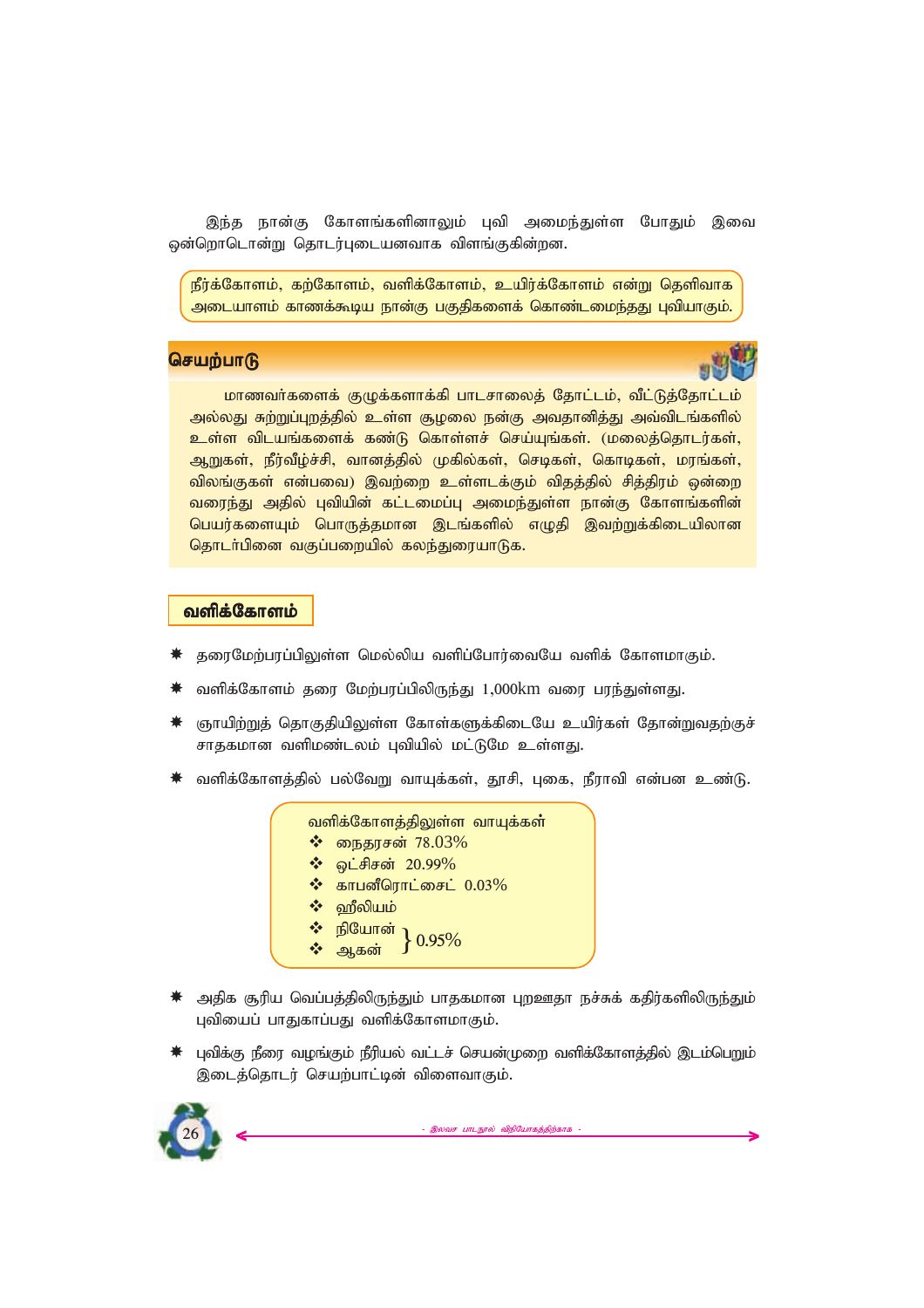

*27*

# **செயற்பாடு**

- 1. வளிக்கோளக்கில் பெருமளவில் காணப்படும் வாய எகு?
- 2. உயிரினங்கள் சுவாசிப்பதற்கு உகந்த வாயுவின் பெயரைக் குறிப்பிட்டு, அதன் அளவினை எழுதுக.

# *tspf;Nfhsk; ehd;F gilfisf; tspf;Nfhsk; ehd;F gilfisf;tspf;Nfhsk; ehd;F*  கொண்டுள்ளது.

- 1. மாறன் மண்டலம்.
- 2. படை மண்டலம்
- 3. இடை மண்டலம்
- 4. வெப்ப மண்டலம்

அயன் மண்டலம்

மாறன் மண்டலம் (ஒட்சிசன்,நைதரசன், .<br>*காபனீரொட்சைட்*, *நீராவி, ஆகன்)* 



உரு 1.27 வளிக்கோளம்

புவியோட்டிற்கு அண்மையில் காணப்படுவது மாறன் மண்டலமாகும். மனித நடவடிக்கைகளில் செல்வாக்கு செலுத்தும் வளிமண்டலச் செயற்பாடுகளான வெப்பம், அமுக்கம், காற்று, ஈரப்பதன், மழை போன்ற அனைத்தும் இவ்வலயத்தினுள்ளேயே இடம்பெறுகின்றன. படை மண்டலத்தில் ஓசோன் படை உள்ளது. சூரியனிலிருந்து வெளியாகும் புறஊதா நச்சுக் கதிர்களிலிருந்து புவியைப் பாதுகாக்கும் பச்சை வீடாக இந்த ஓசோன் படை செயற்படுகிறது.

#### மூலம்: சூழல் புவியியல் 1996 (கல்வி வெளியீட்டுத்திணைக்களம்)

# **செயற்பாடு**

- 1. எங்களுக்கு சுக்கமான காற்று இலவசமாகக் கிடைக்கின்றது. மனித செயற்பாடுகளினால் இப்போது வளி மாசடைகின்றது. வளி மாசடைவதற்கான **மனித நடவடிக்கைகளை எழுதுக.**
- 2. வளியைத் தூய்மையாக வைத்திருப்பதற்கு நீங்கள் செய்யக் கூடியவற்றை எழுதிச் சுவரொட்டி ஒன்றை தயாரிக்குக. அவற்றை நடைமுறைப்படுத்துக.
- 3. வளிமண்டலத்தினால் மனிதன் பெறும் நன்மைகளை விளக்குக.



#### **மாணவர் ஆய்வு**

ஓசோன் படையின் முக்கியத்துவம் பற்றிய தகவல்களைச் சேகரித்துச் சிறு கையேடு ஒன்றைத் தயாரிக்குக.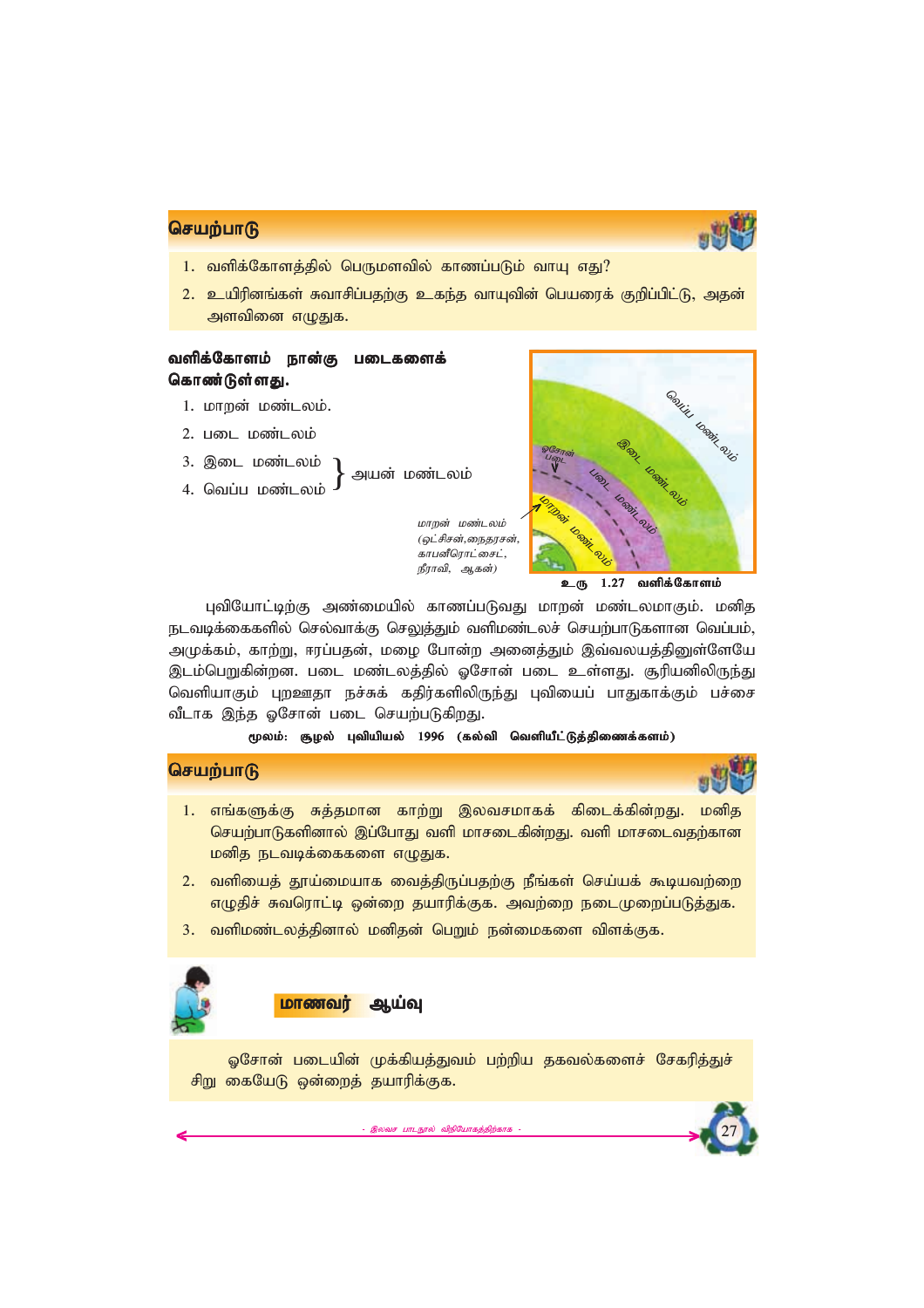# நீர்க்கோளம்

புவியில் நீரினால் சூழப்பட்ட பகுதி நீர்க்கோளம் எனப்படும். சமுத்திரம், கடல், ஆறு, குளம், ஏரி முதலியவை இதனுள் அடங்கும். அனைத்து உயிரினத்தொகுதிகளும் .<br>நிலைத்திருப்பதற்கு நீா் அவசியமாகும்.



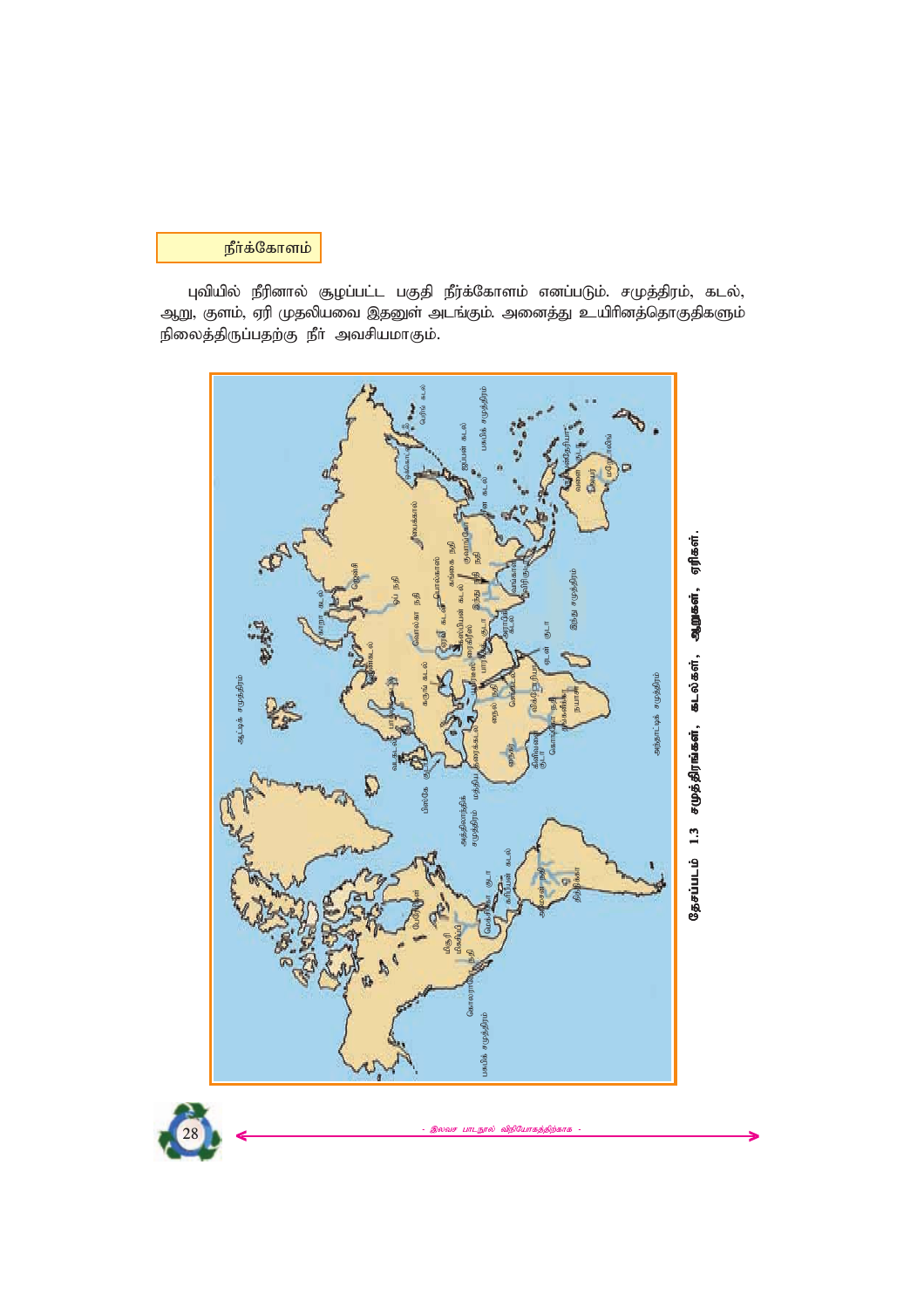

*29*

- 1. இத்தேசப்படத்தினை அவதானியுங்கள். இதில் காட்டப்பட்டுள்ள நீர்க் கோளத்திற்கு உரிய பகுதிகளை அட்டவணைப்படுத்திக் குறிப்பிடுக.
- 2. உலகத் தேசப்படத்தில் நீங்கள் அட்டவணைப்படுத்திய தகவல்களைக் குறித்துப் பெயரிடுக. (நீல நிறத்தைப் பயன்படுத்துக.) சமுத்திரங்களின் பகுதிகளாக உள்ள கடல்கள், உள்நாட்டுக் கடல்கள், ஏரிகள் என்பவற்றின் பெயா் குறிப்பிடுக. ஏரிகள் அதிகம் உள்ள கண்டத்தைக் குறிப்பிடுக.
- 3. நீரினால் பெறும் நன்மைகள் அடங்கிய சுவரொட்டி ஒன்றைத் தயாரிக்குக.
- <u>4. நீா் மாசடைவதினால் மக்கள் அனுபவிக்க நேரிடும் விளைவுகளை உள்ளடக்கும்</u> வகையிலான சிறு கையேடு ஒன்றைத் தயாரிக்குக.
- 5. நீரைப் பாதுகாக்க எடுக்கக்கூடிய நடவடிக்கைகள் மூன்றினைக் கூறுக.



#### <mark>மாணவர் ஆய்வு</mark>

- நீங்கள் வாழும் பிரதேசத்தில் நீர் பெறப்படும் வழிகளைக் குறிப்பிடுக.
- ் நீா்ப் பற்றாக்குறை ஏற்படும் காலங்களில் பயன்படுத்துவதற்காக மழை நீரைச் சேகரித்துவைக்கக் கூடிய பொருத்தமான பல்வேறு முறைகளை முன் வைக்குக.
- ் உங்கள் வீடு, பாடசாலை என்பவற்றில் மழை நீரை சேகரிப்பதற்கான முறையொன்றைத் தயாரிக்குக. அந்த நீரினைப் பயன்படுத்தும் வழிமுறைகள் *%d;wpidj; jUf.*

நீரின் தூய்மை கெடுதல் உயிரினங்களின் நிலைத்திருப்புக்குப் பாதகமான **விளைவுகளை** ஏற்படுத்தும்.

# *fw;Nfhsk; fw;Nfhsk; fw;Nfhsk;*

பல்வகைப்பாறைகளினால் ஆக்கப்பட்ட புவியின் மேற்பரப்பிலுள்ள மெல்லிய *gil fw;Nfhsk; vdg;gLk;. fw;Nfhsj;jpd; jbg;gsT 5 - 70* km *MFk;. ,J GtpNahL* எனவும் அழைக்கப்படும்.

*,g;NghJ ehk; fw;Nfhskhd jiug;gFjpiag; gw;wp mwpe;J nfhs;Nthk;.* புவியின் மேற்பரப்பில் பல்வேறு தரைத்தோற்ற அம்சங்களைக் காணலாம். இவற்றில் *kiyj;njhlu;fs;> gPlG+kpfs;> fztha;fs;> rkntspfs;> ghiytdk; vd;gd* முக்கிய அம்சங்களாகும்.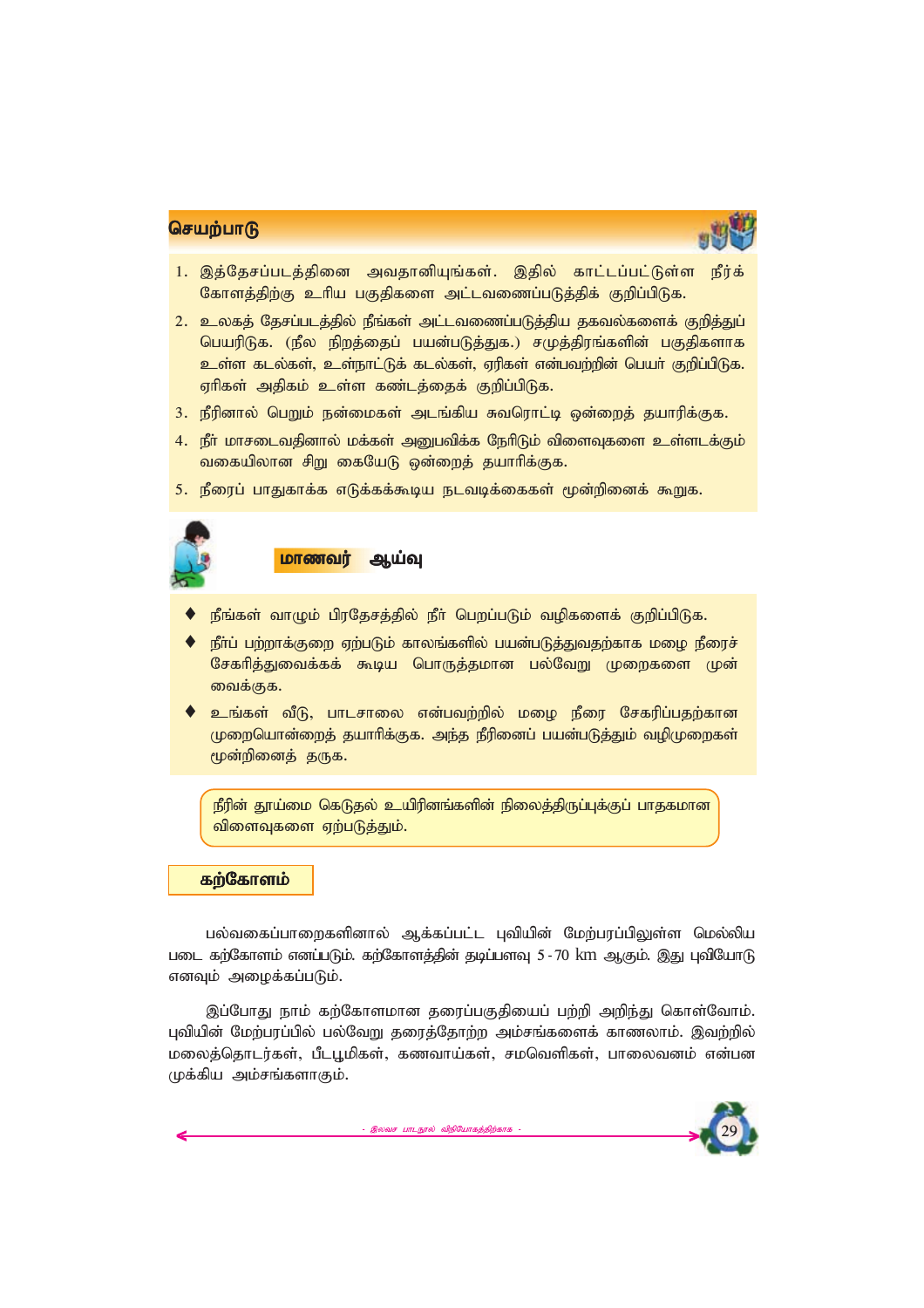





.<br>இலவச பாட<mark>ந</mark>ூல் விநியோகத்திற்காக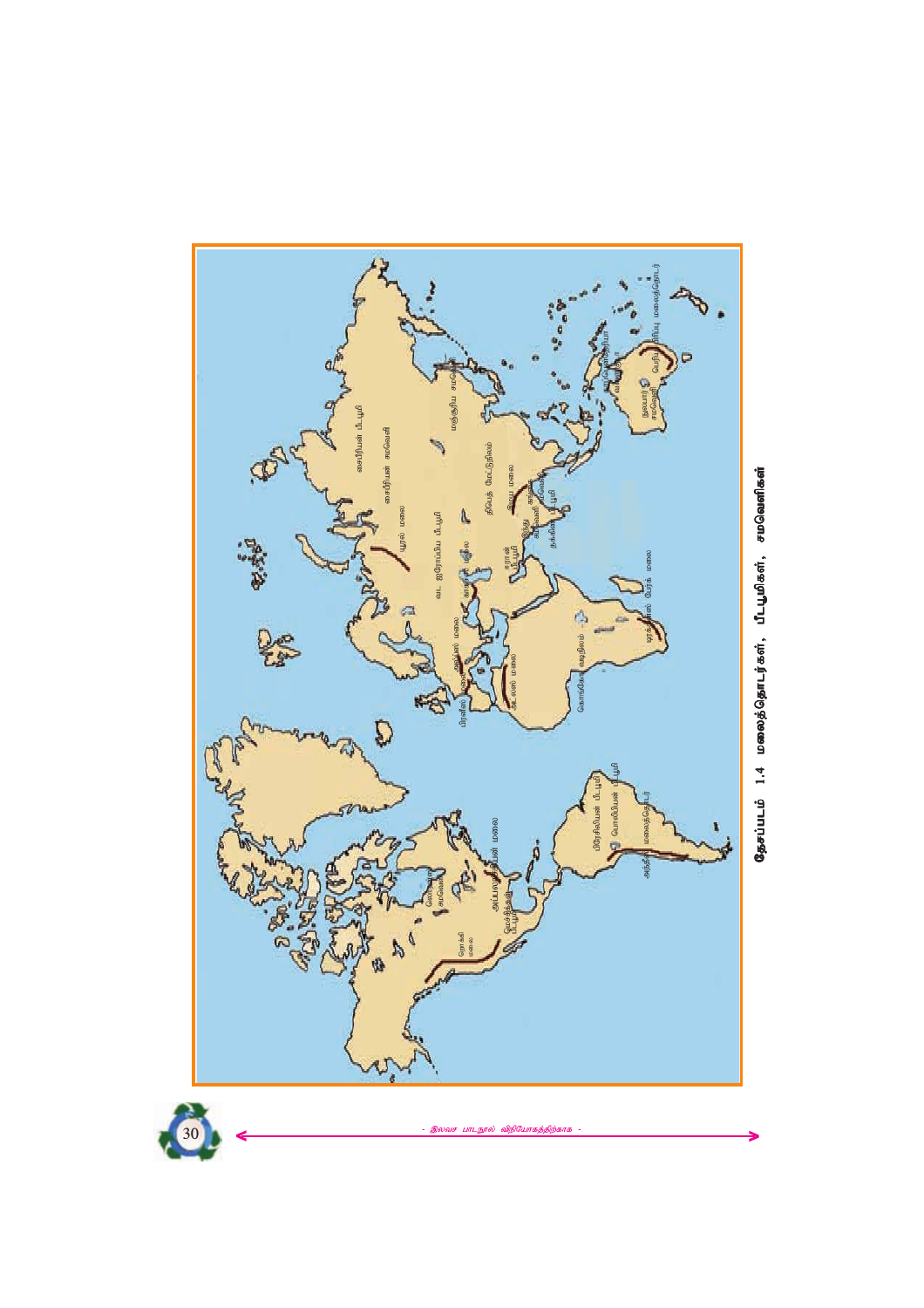

- 1. தேசப்படம் 1.4 இனை அவதானியுங்கள். கண்டங்களை வேறுபடுத்தி அங்குள்ள மலைத்தொடர்கள், பீடபூமிகள், சமவெளிகள், பாலைவனங்கள் என்பனவற்றின் பெயர்களைக் குறிப்பிடுக.
- 2. உலகப்படத்தில் அவற்றைக் குறித்துப் பெயரிடுக. (இதனைக் குறித்துக் காட்டுவதற்கு தேசப்படப் புத்தகத்தை துணையாகக் கொண்டு நிறங்களை *njupTnra;f.)*
- கற்கோளமானது 6 தகடுகளைக் கொண்டதாகும். பவியின் உட்பகுதியில் இருந்து புவியோட்டை நோக்கிவரும் அக விசையினால் இத்தகடுகள் அசைகின்றன.
- இத்தகடுகள் பல்வேறு திசைகளில் அசையும் போதும் இருபக்கங்களிலும் எதிர்த்திசைகளில் நகரும் போதும் புவி நடுக்கம், மடிப்பு மலைகள், எரிமலைகள் என்பன ஏற்படுகின்றன. இச்செயற்பாடுகள் மனி<u>தனு</u>க்கும் ஏனைய உயிரினங்களுக்கும் பாதகமான விளைவுகளை ஏற்படுத்துகின்றன.
- தகடுகளின் எல்லைகளுக்கு அருகில் புவி நடுக்கம், எரிமலை வெடிப்பு என்பன ஏற்படுவதால் அப்பிரதேசங்களுக்கு அண்மையில் நிரந்தரக் குடியிருப்புக்களை நிர்மாணிப்பது பொருத்தமற்றதாகும்.

உ- ம் : ஜப்பானில் கட்டப்பட்டுள்ள வீடுகள்.



மனிதன் தனது தேவைகளைப் பூர்த்தி செய்வதற்கு எடுக்கும் நடவடிக்கைகள் கற்கோளத்தில் தாக்கத்தை ஏற்படுத்துகின்றன.

# **செயற்பாடு**



*31*

- 1. **மனிதனால் புவியில் மேற்கொள்ளப்படும் செயற்பாடுகளை எழுதுக.**
- 2. நீங்கள் வசிக்கும் பிரதேசத்தில் மனிதர்களால் மேற்கொள்ளப்படும் நடவடிக்கை களையும் அதன் விளைவுகளையும் குறிப்பிடுக.
- 3. நீங்கள் வாழும் தரைமேற்பரப்பினைப் பாதுகாப்பதற்கு உங்களால் செய்யக்கூடியவை யாவை?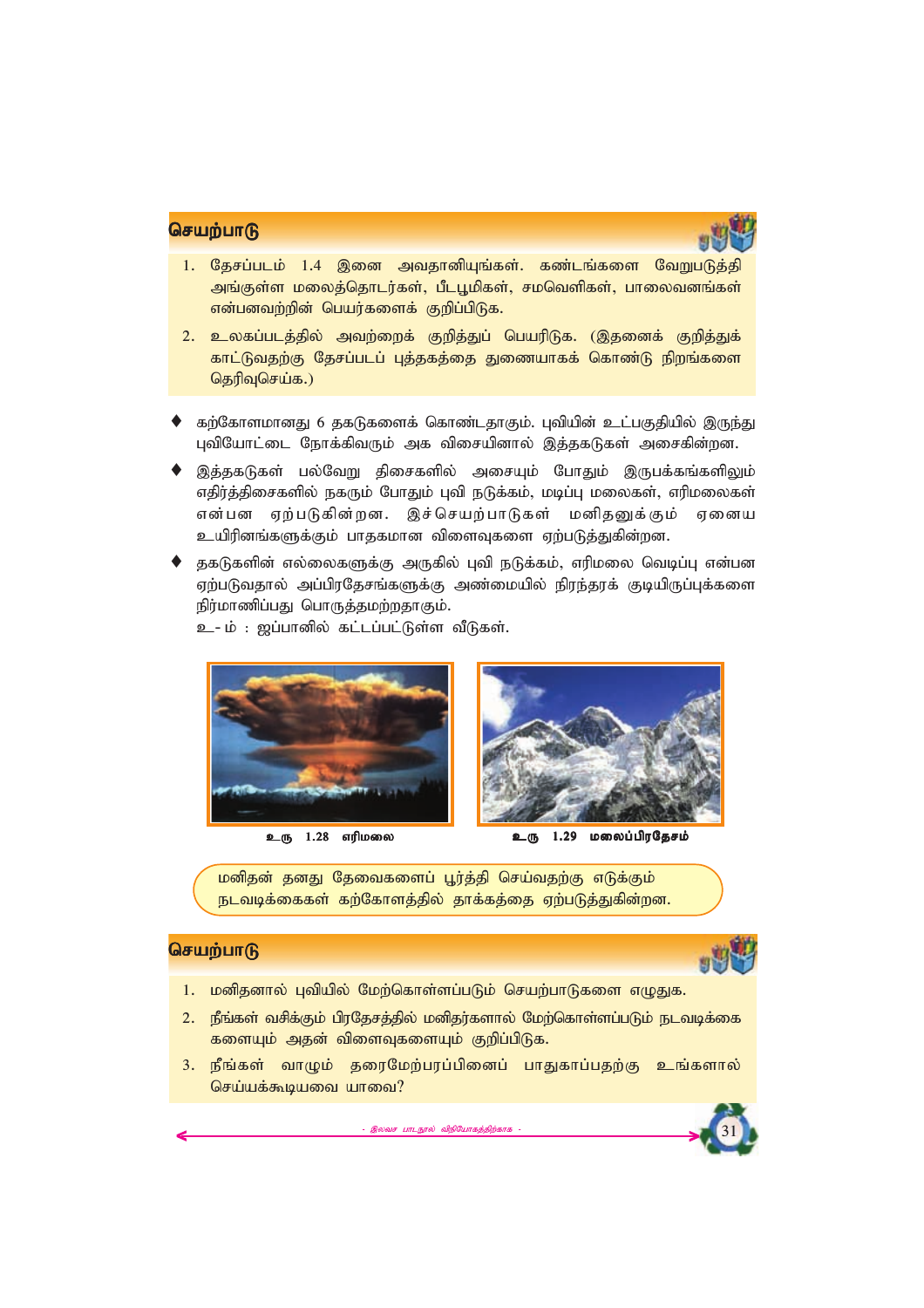*capu;f;Nfhsk; capu;f;Nfhsk; capu;f;Nfhsk;*



 $\underline{\mathfrak{s}}$ டரு 1.30 தாவரங்களும் விலங்குகளும்

உயிர்க்கோளத்தின் தொழிற்பாடு கற்கோளம், நீர்க்கோளம், வளிக்கோளம் என்ற மூன்றுடனும் இணைந்ததாகும். புவிக்கோளத்தில் எப்போதும் தொழிற்பட்டுக் கொண்டிருக்கும் உயிர்கள் வாழும் பகுதி உயிர்க்கோளம் ஆகும்.

- ♦ *jhtuq;fs;*
- உயிர்கோளத்திற்குரியனவாகும் விலங்குகள்
- நுண்ணுயிர்கள்



- ♦ ஒளித்தொகுப்புச் செயன்முறை உயிர்க் கோளத்திலேயே நடைபெறுகிறது.
- ♦ உயிர்க்கோளத்தில் தாவரங்கள், விலங்குகள், நுண்ணுயிர்கள் என்பவற்றுக் கிடையே இடைத்தொடர்பு செயன்முறையைக் காணலாம். தாவரங்கள் விலங்குகள் இன்றியும் விலங்குகள் தாவரங்கள் இன்றியும் வாழமுடியாது.
- ♦ இன்று மனிதனின் செயற்பாடுகளினால் மனிதனுக்கும், ஏனைய உயிரினங்களுக்கும் பெரும் அச்சுறுத்தல் ஏற்பட்டுள்ளது.

# **செயற்பாடு**



1. உயிர்க்கோளத்துக்கு மனிதனால் ஏற்படும் தாக்கங்களையும் அதனால் ஏற்படும் விளைவுகளையும் ஆசிரியருடன் கலந்துரையாடி வகுப்பறையில் கண்காட்சி ஒன்றை நடத்துவதற்கு ஏற்ற விதத்தில் சித்திரங்களை வரைக.